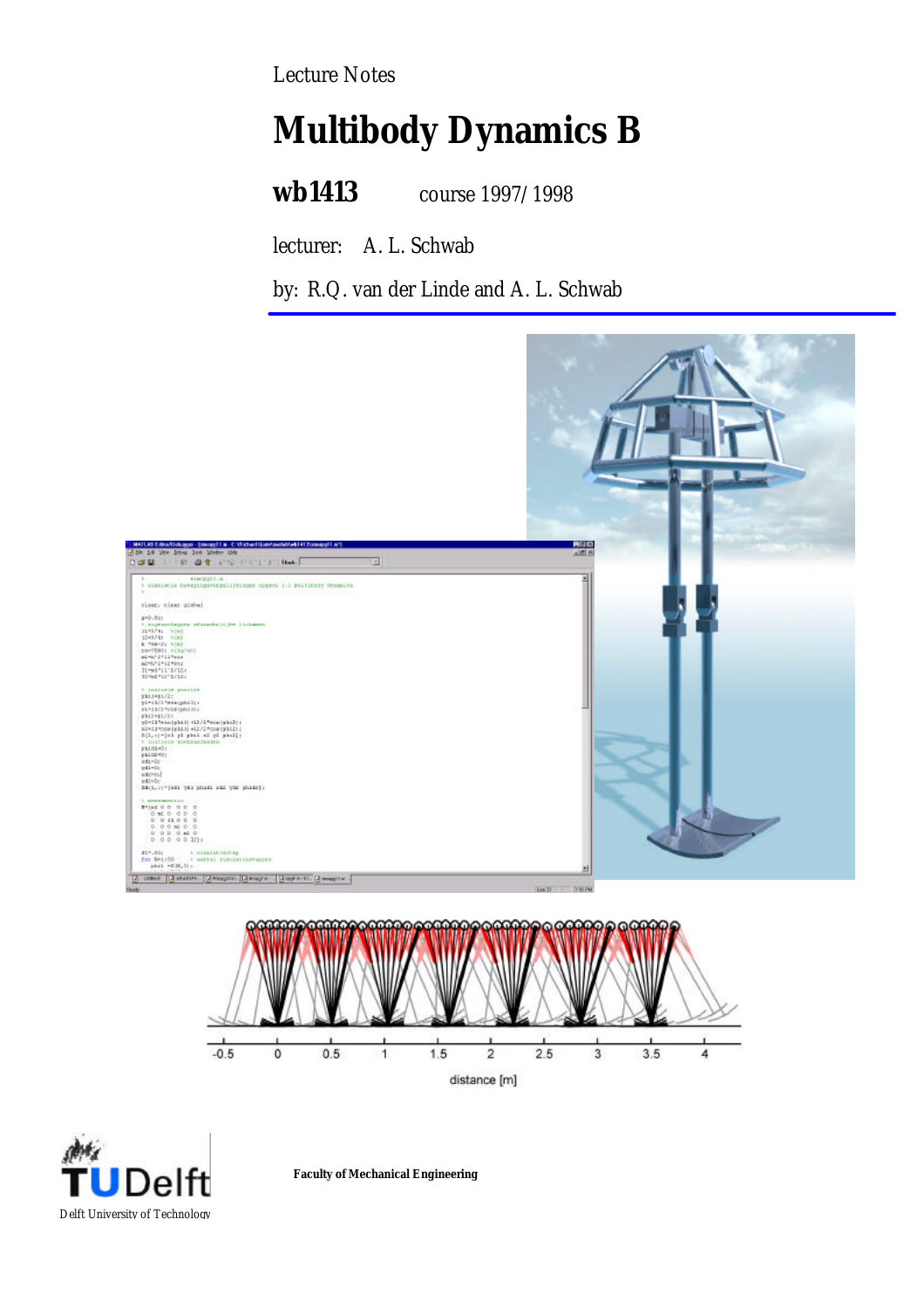## **Contents**

## **Preface**

## **1 Newton-Euler with constraints**

- 1.1 Free body diagrams Example 1
- 1.2 The principle of virtual power and Lagrange multipliers Example 2
- 1.3 Active and passive elements Example 3
- 1.4 Impact
- 1.5 Numerical Integration

## **2 Lagrange Equations**

- 2.1 From force to energy Example 1
- 2.2 Active and passive elements
- 2.3 Impact

## **3 A combination of methods; TMT**

- 3.1 Transformation to independent coordinates
- 3.2 Active and passive elements
- 3.3 Impact

## **Appendix A**

Notation Shorthand form Symbols

Index notation with Einstein summation convention References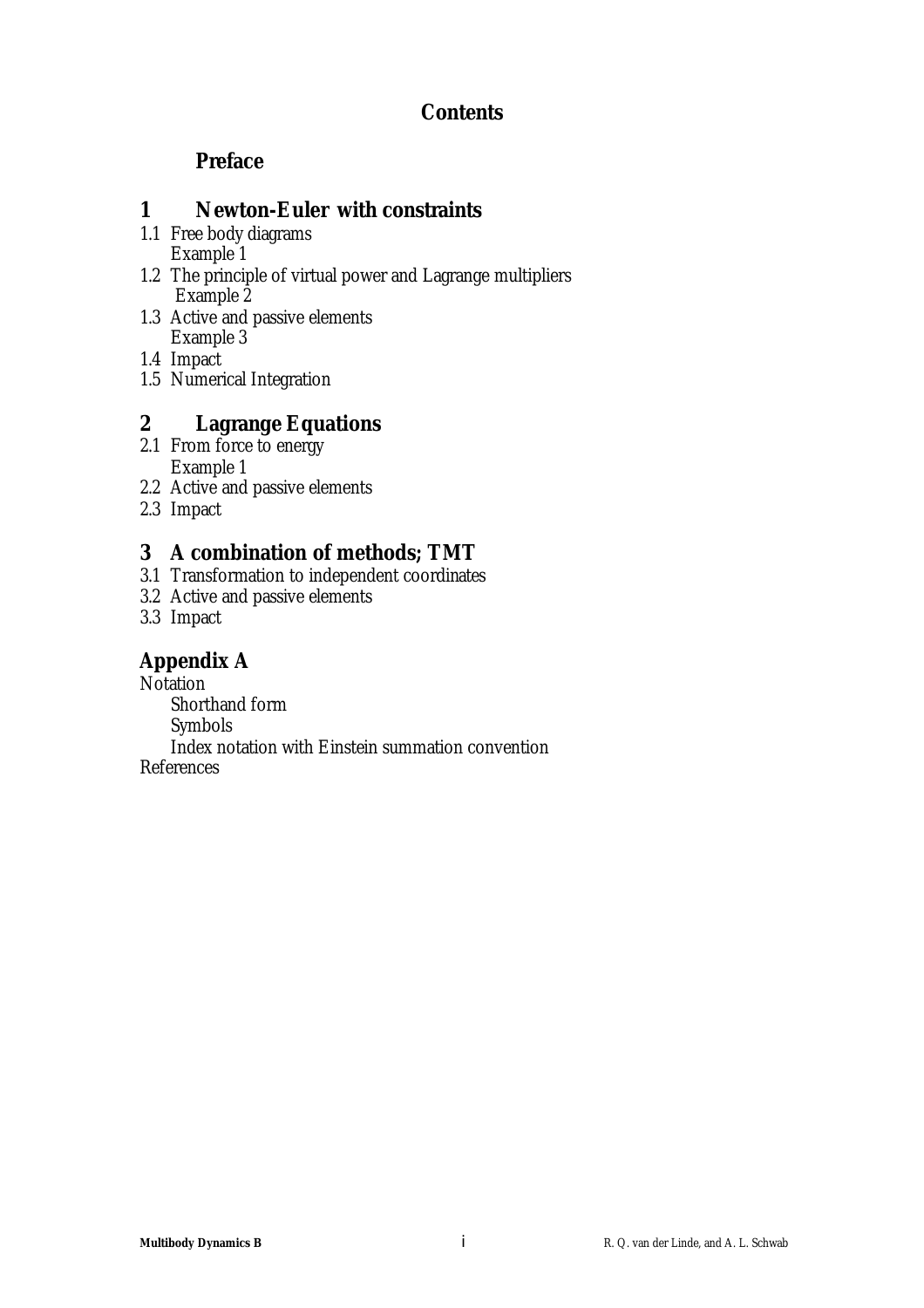## **Preface**

In the spring of 1998 one of the attendance of the course was Richard Van Der Linde, PhD student from Man Machine Systems group. He attendant the course out of interest for his PhD subject "designing ballistic walking bipeds". In the course of his research he came to the conclusion that the at the time available computer software for Dynamic analysis of Multibody systems could not be applied successfully to his problems. This course filled that gap and Richard was now able to develop his own code. For me his questions on topics like impact and contact problems resulted in new chapters in the course. The planned topics on dynamics of flexible multibody systems, the specialty of our group here in Delft, had to be postponed.

Richard did not only attend the course but he wrote a nice set of lecture notes. I know from experience that this is the best way to understand new material. My advice to all of you is to follow Richard's path and make your own notes. These lecture notes can be used to verify your own.

Finally I would like to thank Richard for his never lasting enthusiasm during the course. It stimulated me enormously.

Rotterdam, March 7, 2000

A. L. Schwab

## **Preface to the second edition**

This second edition is an English translation of the first Dutch version. Minor changes have been made to the text and the last example, dynamic biped simulation, is dropped. This edition will be used for lecture notes at the European Master in Modelisation of Continuum (EMMC) course on Multibody Dynamics, at the University of Technology of Ho Chi Minh City (UTH), Vietnam, March 18-22, 2002.

Rotterdam, March 12, 2002

A. L. Schwab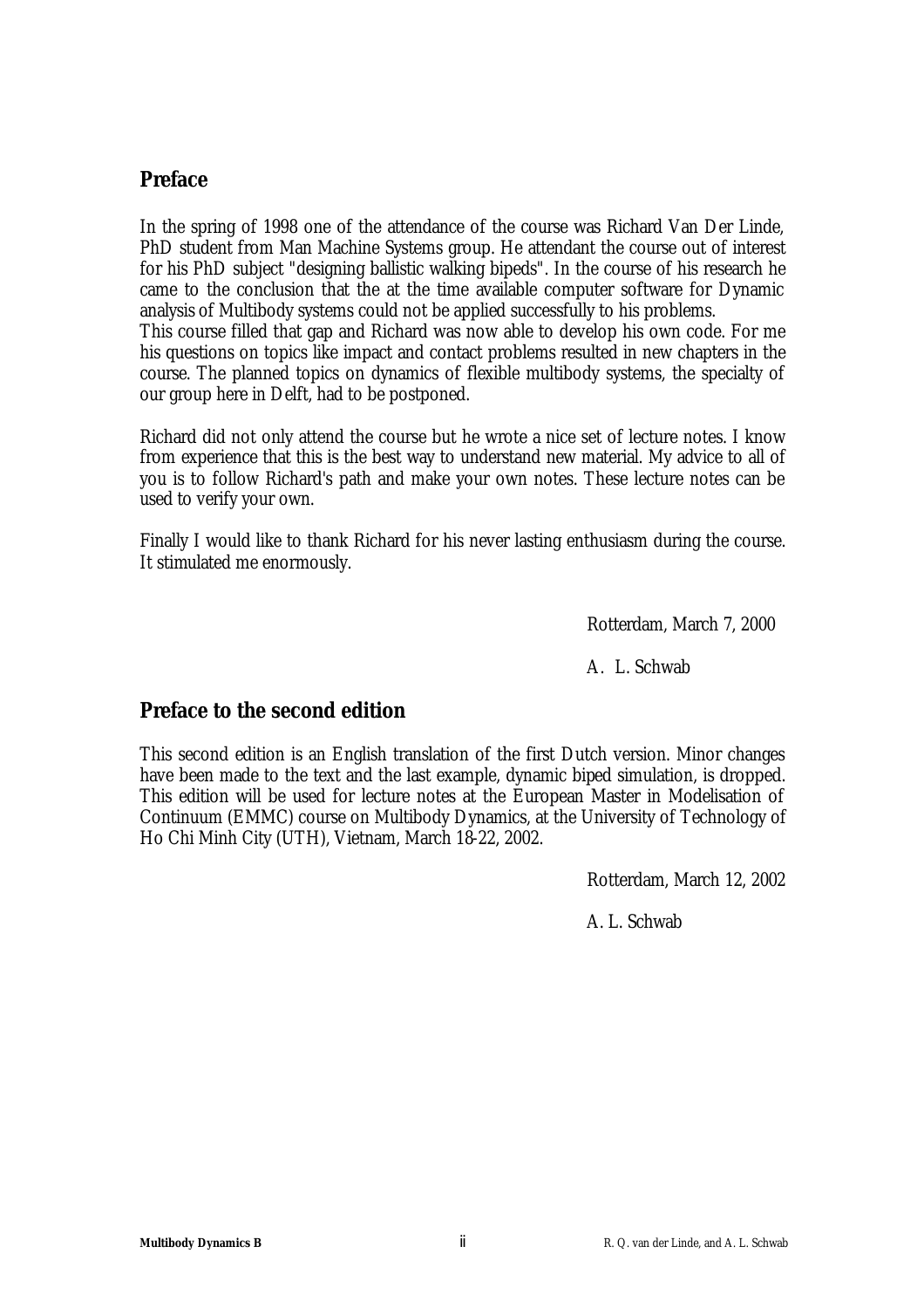## Chapter 1

## **Newton**† **-Euler** ‡  **with constraints**

† Woolsthorpe 1642 – Kensington 1727

‡ Basel 1707 - St.Petersburg 1783

We will start this chapter with the derivation of the equations of motion for a system of rigid bodies interconnected by joints, the so-called multibody dynamics. We will see that deriving the equations of motion by hand is a time consuming task. We will detect a structure in the equations. By application of the principle of virtual power and d'Alemberts principle the structure becomes clear and we can derive the equations of motion in a systematic way. These equations of motion are the basis for the derivation of the impact equations. In the last part of this chapter we will pay some attention to methods for the numeric integration of the equations of motion.

## **1.1 Free body diagrams**

The strategy is: Derivation of the equations of motion by cutting the joints, introduction of the joint forces on each body and application of the Newton-Euler equations of motion to every individual rigid body. This is undergraduate stuff; see for instance "Dynamics" by Meriam & Kraig. Finally we will have to impose the joint constraints on the level of acceleration of the bodies. The method is illustrated by an example.

## **Example 1**

A double pendulum consists of two rigid bodies and two hinges see Figure 1. Note the horizontal direction of the gravitational field g. In the right hand side of the Figure the joints are cut, the joint forces are introduced. Joint forces are internal forces and always come in pairs. This is what Newton's third law; "the action force and the reaction force are equal in size and opposite in direction" is about. When we join the bodies again, the joint forces will disappear.



**Figure 1** *Double pendulum and free body diagrams.*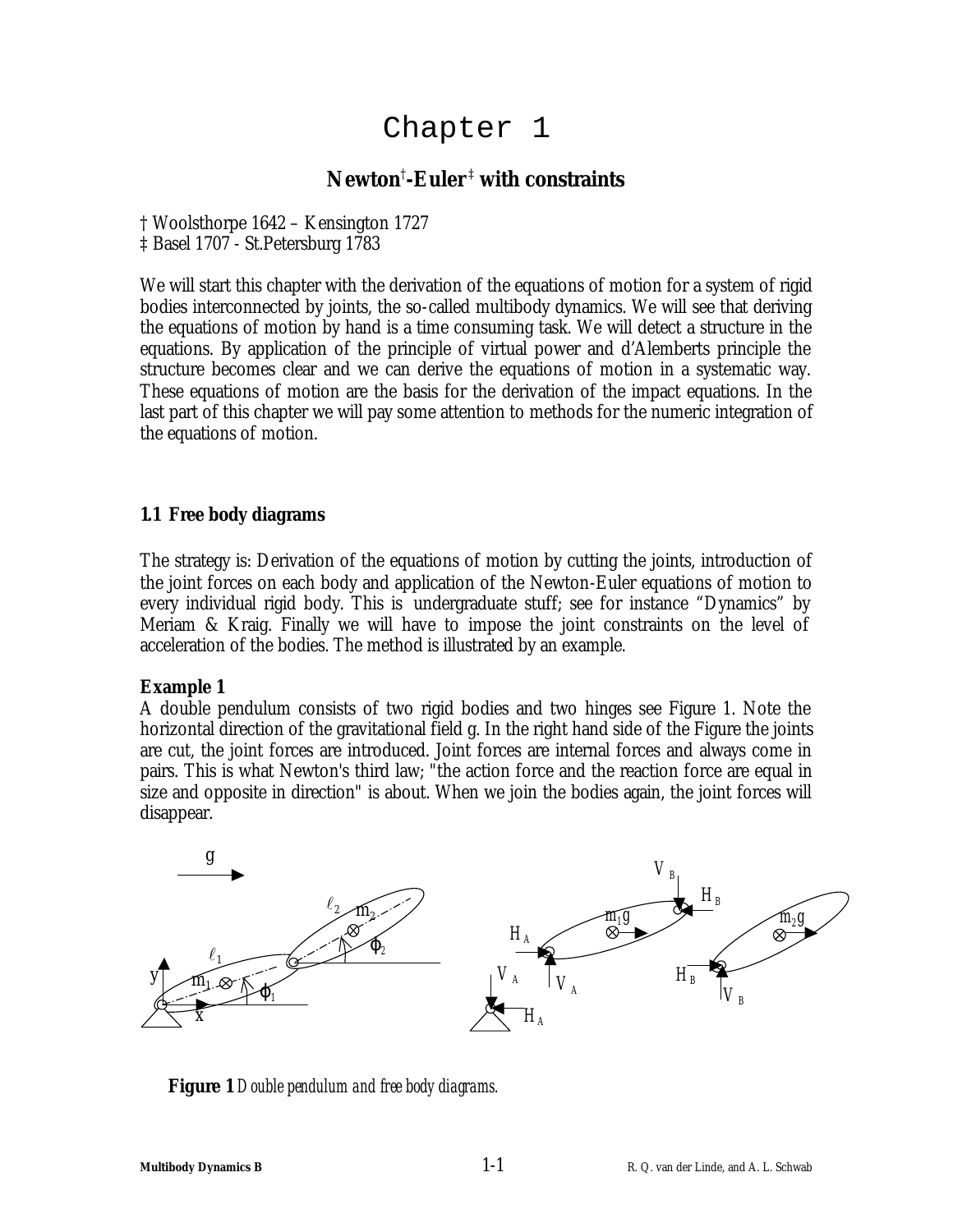The Newton-Euler equations of motion for the individual bodies are:

Body 1: Newton, the sum of the applied forces equals' mass times acceleration in the two directions:

$$
H_A + m_1 g - H_B = m_1 \ddot{x}_1
$$
  
\n
$$
V_A - V_B = m_1 \ddot{y}_1
$$
 (vb1.1)

Body 1: Euler, the sum of the applied moments at the centre of mass equals the moment of inertia at the centre of mass times the angular acceleration:

$$
(H_A + H_B) \frac{1}{2} \ell_1 \sin j_1 - (V_A + V_B) \frac{1}{2} \ell_1 \cos j_1 = I_j j_1
$$

Body 2, just like body 1:

$$
H_B + m_2 g = m_2 \ddot{x}_2
$$
  
\n
$$
V_B = m_2 \ddot{y}_2
$$
  
\n
$$
H_B \frac{1}{2} \ell_2 \sin j_2 - V_B \frac{1}{2} \ell_2 \cos j_2 = I_2 j_2
$$
  
\n
$$
(vb1.2)
$$

In these 6 equations of motion we have 10 unknown: the 6 accelerations of the 2 bodies  $(\ddot{x}_1, \ddot{y}_1, \ddot{J}_1, \ddot{x}_2, \ddot{y}_2, \ddot{J}_2)$  and the forces in the joints  $(H_A, V_A, H_B, V_B)$ . To solve for the unknowns we need 4 more equations, the constraints imposed on the system by the joints. Body 1 is in A connected by a cylindrical hinge to the fixed world, and body 1 and body 2 are cylindrically hinged in B. The corresponding constraint equations are:

$$
\mathbf{x}_{\text{A}} = \mathbf{x}_{1} - \frac{1}{2} \ell_{1} \cos \mathbf{j}_{1} = 0
$$
\n
$$
\mathbf{y}_{\text{A}} = \mathbf{y}_{1} - \frac{1}{2} \ell_{1} \sin \mathbf{j}_{1} = 0
$$
\n
$$
\mathbf{x}_{\text{B1}} = \mathbf{x}_{\text{B2}} \Rightarrow \mathbf{x}_{1} + \frac{1}{2} \ell_{1} \cos \mathbf{j}_{1} = \mathbf{x}_{2} - \frac{1}{2} \ell_{2} \cos \mathbf{j}_{2}
$$
\n
$$
\mathbf{y}_{\text{B1}} = \mathbf{y}_{\text{B2}} \Rightarrow \mathbf{y}_{1} + \frac{1}{2} \ell_{1} \sin \mathbf{j}_{1} = \mathbf{y}_{2} - \frac{1}{2} \ell_{2} \sin \mathbf{j}_{2}
$$
\n(vbl1.3)

Note that the 6 equations of motion together with the 4 constraint equations result in  $6-4=2$ degrees of freedom for the system.

Differentiating twice with respect to time and rearranging:

$$
\ddot{x}_1 + \frac{1}{2} \ell \, \vec{J}_1 \, s_1 = -\frac{1}{2} \ell \, \vec{J}_1^2 \, c_1
$$
\n
$$
\ddot{y}_1 - \frac{1}{2} \ell \, \vec{J}_1 \, c_1 = -\frac{1}{2} \ell \, \vec{J}_1^2 \, s_1
$$
\n
$$
-\ddot{x}_1 + \ddot{x}_2 + \frac{1}{2} \ell \, \vec{J}_1 \, s_1 + \frac{1}{2} \ell \, \vec{J}_2 \, s_2 = -\frac{1}{2} \ell \, \vec{J}_1^2 \, c_1 - \frac{1}{2} \ell \, \vec{J}_2^2 \, c_2
$$
\n
$$
-\ddot{y}_1 + \ddot{y}_2 - \frac{1}{2} \ell \, \vec{J}_1 \, c_1 - \frac{1}{2} \ell \, \vec{J}_2 \, c_2 = -\frac{1}{2} \ell \, \vec{J}_1^2 \, s_1 - \frac{1}{2} \ell \, \vec{J}_2^2 \, s_2
$$
\n(vbl.4)

, with the shorthand notation  $s_i = sin j$ , en  $c_i = cos j$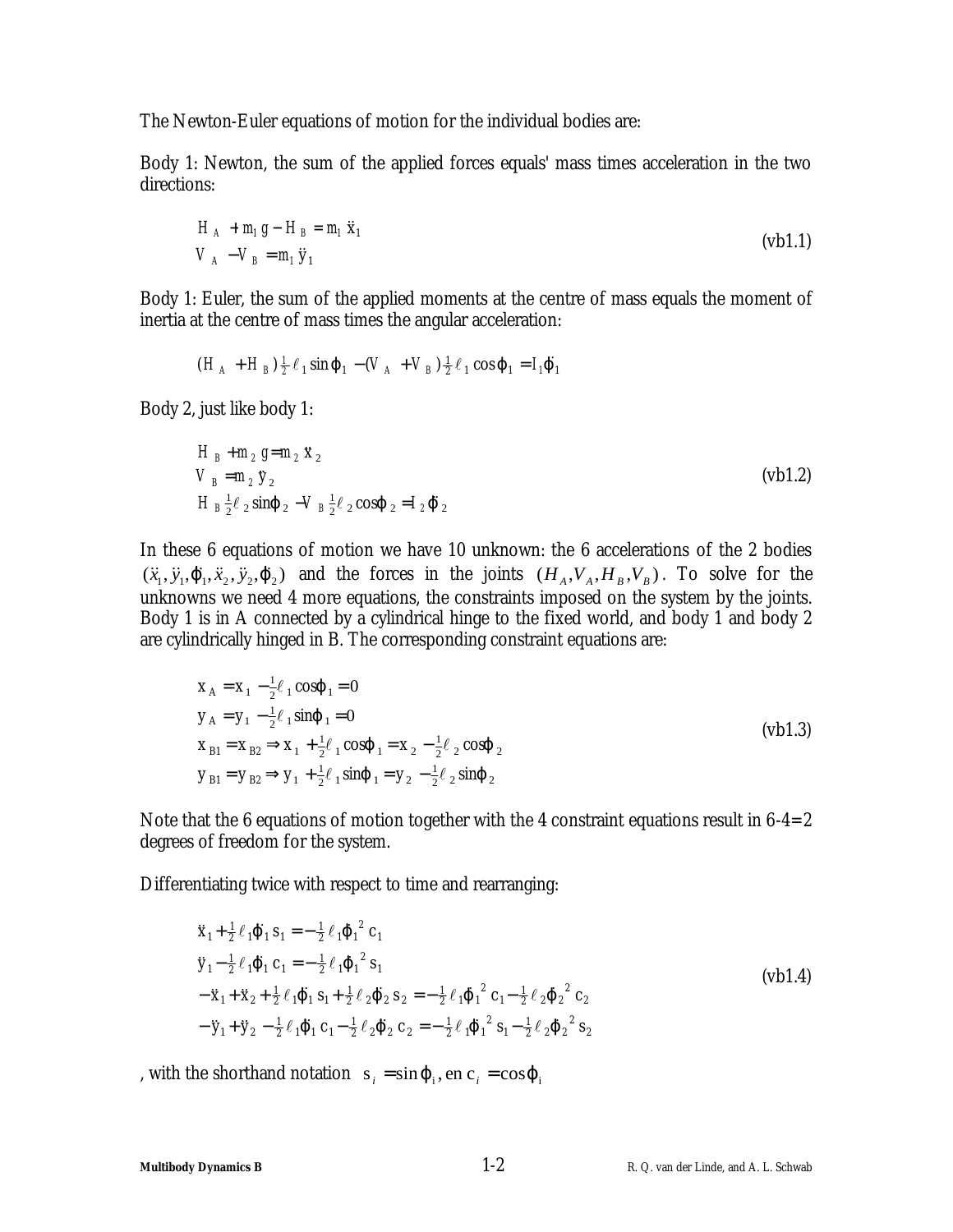Combination of the equations of motion (vb1.1) and (vb1.2), and the constraint equations (vb1.4) leads to the mixed set of Differential and Algebraic Equations, the DAE, as:

$$
\begin{bmatrix}\nM & A \\
B & 0\n\end{bmatrix}\n\begin{bmatrix}\n\ddot{x} \\
f_{v}\n\end{bmatrix} =\n\begin{bmatrix}\nf_{z} \\
a(x, \dot{x})\n\end{bmatrix}
$$
\n(vbl.5)

\n
$$
\ddot{x} = [\ddot{x}_{1} \quad \ddot{y}_{1} \quad \ddot{f}_{1} \quad \ddot{x}_{2} \quad \ddot{y}_{2} \quad \ddot{f}_{2}]^{T}
$$
\n
$$
\ddot{x} = [\ddot{x}_{1} \quad \ddot{y}_{1} \quad \ddot{f}_{1} \quad \ddot{x}_{2} \quad \ddot{y}_{2} \quad \ddot{f}_{2}]^{T}
$$
\n
$$
f_{z} = [\text{m}_{1} \quad \text{V}_{A} \quad \text{H}_{B} \quad \text{V}_{B}]^{T}
$$
\n
$$
f_{z} = [\text{m}_{1} \quad \text{O} \quad \text{O} \quad \text{m}_{2} \quad \text{O} \quad \text{O}]^{T}
$$
\n
$$
A = \begin{bmatrix}\n1 & 0 & -1 & 0 \\
0 & 1 & 0 & 1 \\
\frac{1}{2}\ell_{1} \, \text{s}_{1} & -\frac{1}{2}\ell_{1} \, \text{c}_{1} & \frac{1}{2}\ell_{1} \, \text{s}_{1} & -\frac{1}{2}\ell_{1} \, \text{c}_{1} \\
0 & 0 & 1 & 0 \\
0 & 0 & 0 & 1 \\
0 & 0 & \frac{1}{2}\ell_{2} \, \text{s}_{2} & -\frac{1}{2}\ell_{2} \, \text{c}_{2}\n\end{bmatrix}
$$
\n
$$
B = \begin{bmatrix}\n1 & 0 & \frac{1}{2}\ell_{1} \, \text{s}_{1} & 0 & 0 & 0 \\
0 & 1 & -\frac{1}{2}\ell_{1} \, \text{s}_{1} & 0 & 0 & 0 \\
0 & 1 & -\frac{1}{2}\ell_{1} \, \text{s}_{1} & 1 & 0 & \frac{1}{2}\ell_{2} \, \text{s}_{2} \\
0 & -1 & -\frac{1}{2}\ell_{1} \, \text{s}_{1} & 1 & 0 & \frac{1}{2}\ell_{2} \, \text{s}_{2}\n\end{bmatrix}
$$
\n
$$
a(x, \dot{x}) = \begin{
$$

With given initial conditions,  $(x, \dot{x}, t)$ , these equations (vb1.5) can be solved for the accelerations and the joint or constraint forces. Note that  $A<sup>T</sup> = B$ , this fact and a more systematic approach to derive the equations of motion is the subject of the next paragraph.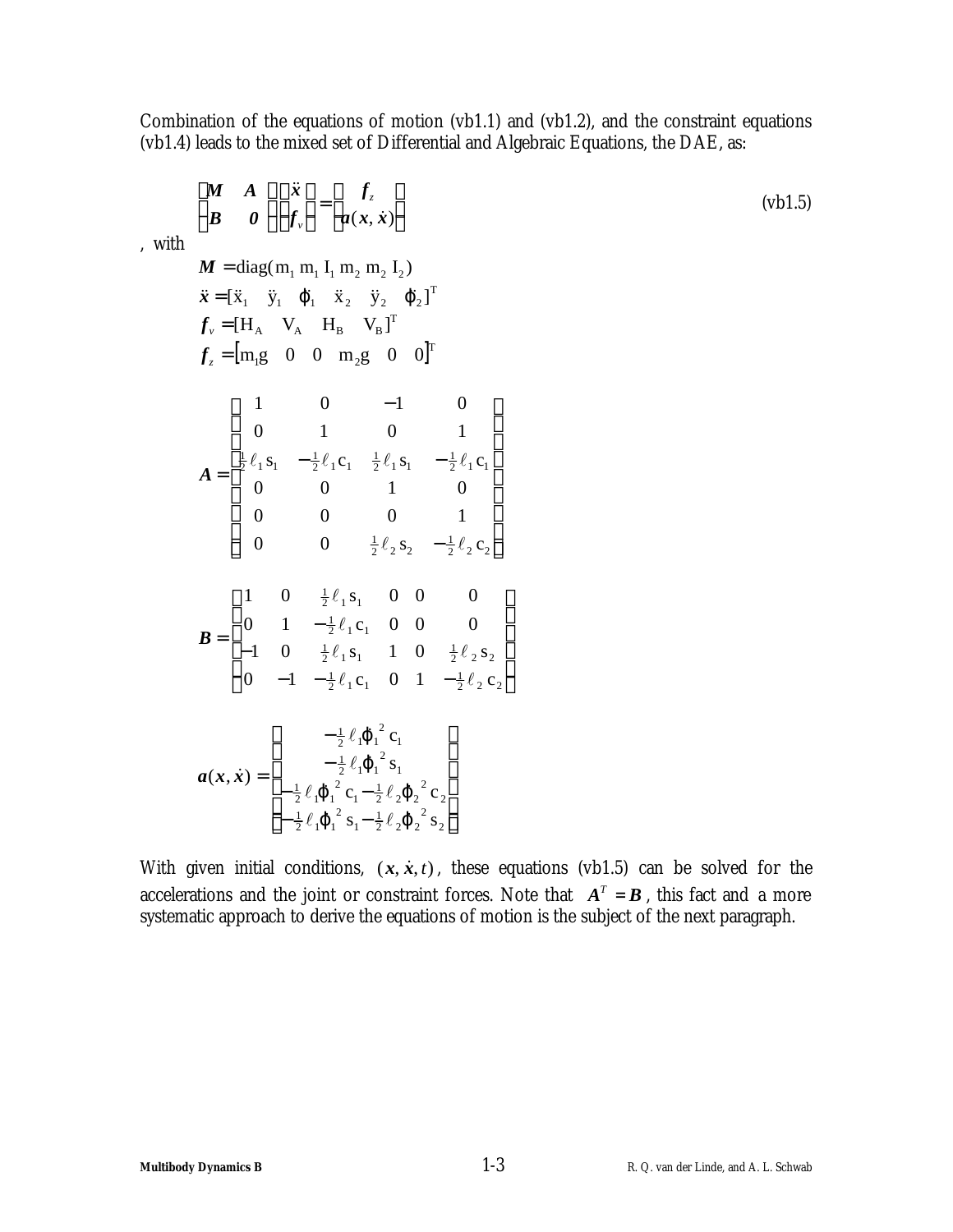### **1.2 The principle of virtual power and Lagrange multipliers.**

We introduce the concept of virtual power:

$$
dW = dx f \tag{1}
$$

### *Proposition 1:*

*A mechanical system is in equilibrium if the virtual power is zero for all virtual velocities that satisfy the constraints.*

Adding the inertia terms by way of the d'Alembert forces,  $df_{in} = -\ddot{x}dm$ , to the applied forces results in the virtual power equation:

$$
dW = \int\limits_V dx \, \mathrm{d}t \, \mathrm{d}t \, f - \ddot{x} \, \mathrm{d}m \, \mathrm{d}m = 0 \tag{2}
$$

We first integrate this virtual power over the volumes of all bodies and since we deal with rigid bodies, we can discretize our system by the properties in the centre of mass of the individual bodies. This leads to the discrete form of the virtual power equation:

$$
dW = dx_i (f_i - M_{ij} \ddot{x}_j) = 0
$$
\n(3)

From now on we will use index notation with Einstein summation convention and comma donated partial derivatives. This method of notation is explained in Appendix A.

The joint constraints can always be written in a zero delimited form, as in

$$
\boldsymbol{e}_k = D_k(x_i) = 0,\tag{4a}
$$

where  $k=1..m$ , with m constraints and  $i=1..n$ , with n the total number of coordinates of the centre of mass of the rigid bodies. To find the velocities that satisfy the constraints, the kinematic admissible velocities, we differentiate the constraints (4a) with respect to time and replace the real velocities  $\dot{x}_i$  with the virtual velocities  $\boldsymbol{d}\dot{x}_i$  , as in

$$
\frac{\partial D_k(x_i)}{\partial x_i} \mathbf{d} \frac{\mathrm{d} x_i}{\mathrm{d} t} = D_{k,i} \mathbf{d} \dot{x}_i = 0 \tag{4b}
$$

These subsidiary conditions are incorporated in the virtual power balance by the Lagrange multipliers  $(\lambda_{\scriptscriptstyle k}\!)$ , as in

$$
\mathbf{d}\dot{\mathbf{x}}_i \left( \mathbf{f}_i - M_{ij} \ddot{\mathbf{x}}_j \right) = \mathbf{I}_k D_{k,i} \mathbf{d}\dot{\mathbf{x}}_i \tag{5}
$$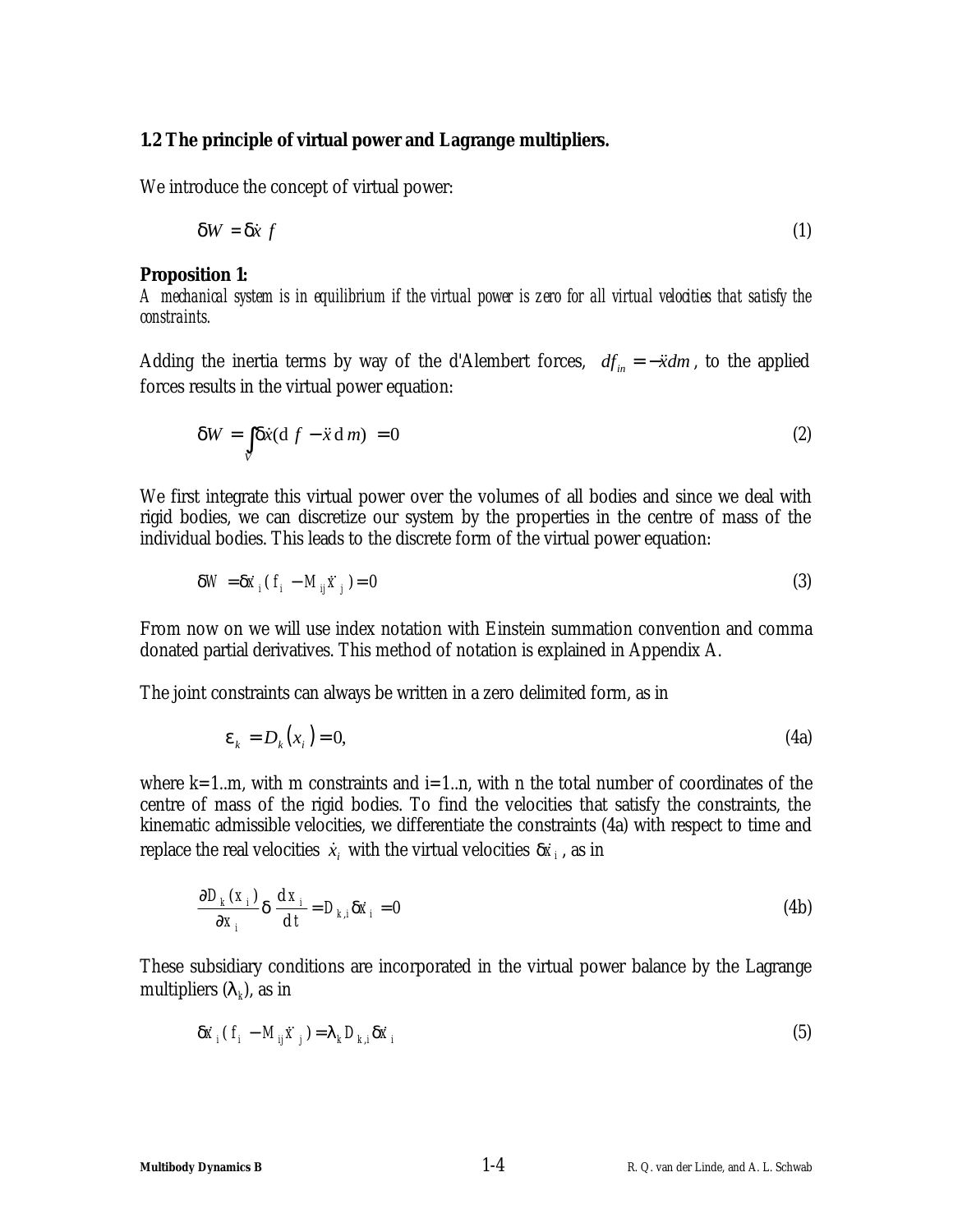The virtual velocities are now arbitrary hence we come up with *i* equilibrium equations:

$$
f_i - M_{ij} \ddot{x}_i = I_k D_{k,i}
$$
 (6)

The constraints on the accelerations are found by two times differentiation with respect to time of the constraints (4a), as in

$$
D_{k,p}\ddot{x}_p + D_{k,pq}\dot{x}_p\dot{x}_q = 0 \tag{7}
$$

We now can combine (8) and (9) into the following DAE

$$
\begin{bmatrix} M_{ij} & D_{k,i} \\ D_{k,j} & 0_{kk} \end{bmatrix} \begin{bmatrix} \ddot{x}_j \\ I_k \end{bmatrix} = \begin{bmatrix} f_i \\ -D_{k, pq} \dot{x}_p \dot{x}_q \end{bmatrix}
$$
 (8)

Compare this to (vb1.5) and we see that  $A<sup>T</sup> = B$ , the close relation between constraints and constraint forces.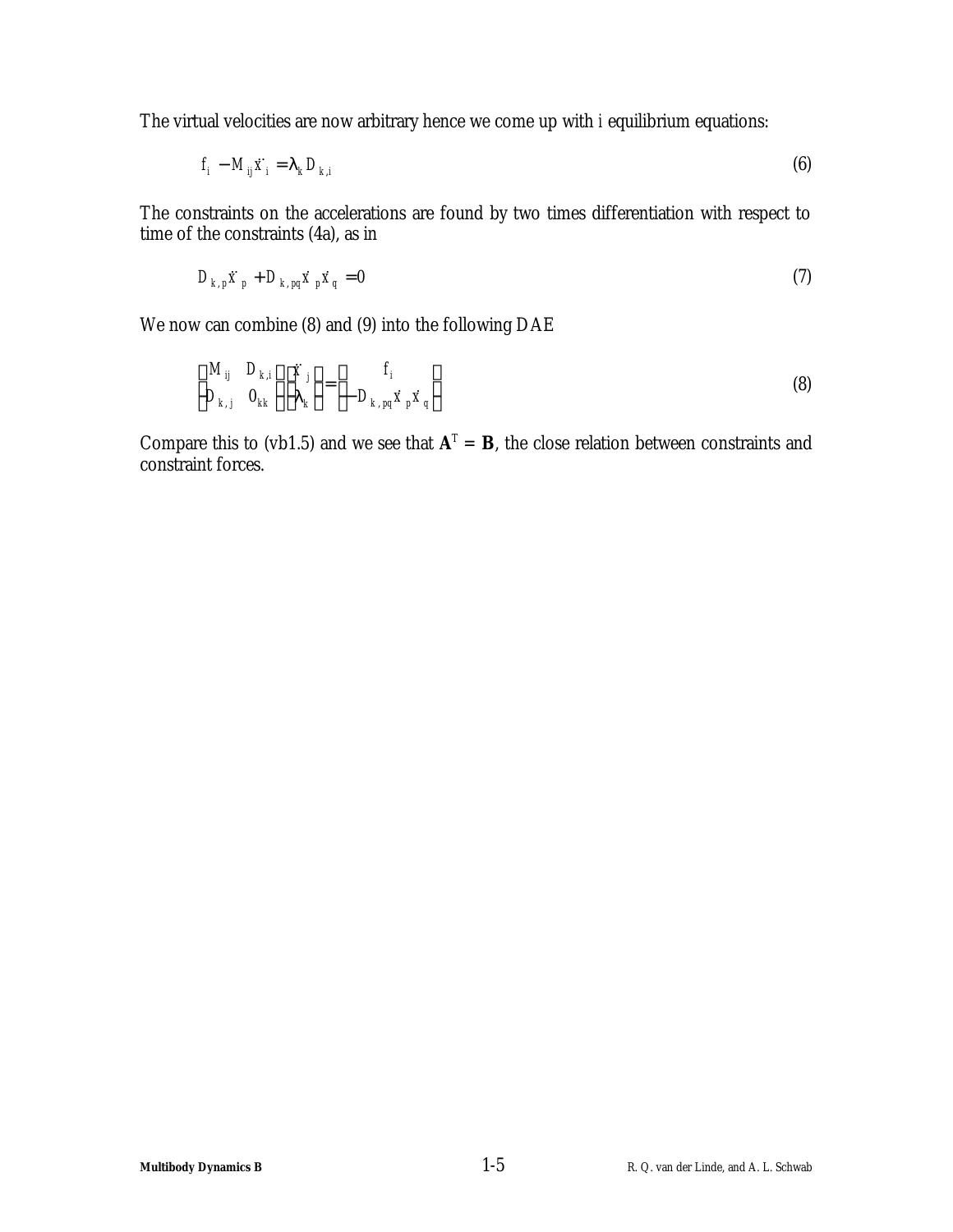### **Example 2**

We will now apply the systematic approach to the double pendulum problem. The constraints in vector form are

$$
D_k = \begin{bmatrix} x_1 - \frac{1}{2} \ell_1 c_1 \\ y_1 - \frac{1}{2} \ell_1 s_1 \\ -x_1 - \frac{1}{2} \ell_1 c_1 + x_2 - \frac{1}{2} \ell_2 c_2 \\ -y_1 - \frac{1}{2} \ell_1 s_1 + y_2 - \frac{1}{2} \ell_2 s_2 \end{bmatrix}
$$
 (vb2.1)

The partial derivatives or jacobian is

$$
D_{k,j} = \begin{bmatrix} 1 & 0 & \frac{1}{2}\ell_1 \mathbf{s}_1 & 0 & 0 & 0 \\ 0 & 1 & -\frac{1}{2}\ell_1 \mathbf{c}_1 & 0 & 0 & 0 \\ -1 & 0 & \frac{1}{2}\ell_1 \mathbf{s}_1 & 1 & 0 & \frac{1}{2}\ell_2 \mathbf{s}_2 \\ 0 & -1 & -\frac{1}{2}\ell_1 \mathbf{c}_1 & 0 & 1 & -\frac{1}{2}\ell_2 \mathbf{c}_2 \end{bmatrix}
$$
 (vb2.2)

The convective acceleration terms are:  $D_{k, pq} \dot{x}_p \dot{x}_q$ .

$$
D_{k, pq} \dot{x}_p \dot{x}_q = \begin{bmatrix} \frac{1}{2} \ell_1 \mathbf{c}_1 \mathbf{J}_1^2 \\ \frac{1}{2} \ell_1 \mathbf{s}_1 \mathbf{J}_1^2 \\ \frac{1}{2} \ell_1 \mathbf{c}_1 \mathbf{J}_1^2 + \frac{1}{2} \ell_2 \mathbf{c}_2 \mathbf{J}_2^2 \\ \frac{1}{2} \ell_1 \mathbf{s}_1 \mathbf{J}_1^2 + \frac{1}{2} \ell_2 \mathbf{s}_2 \mathbf{J}_2^2 \end{bmatrix}
$$
 (vb2.3)

These can be compared to the results as in (vb1.5). The Lagrange multipliers  $I_k$  can be interpreted as forces. These forces are dual to the constraints since the product is power. This makes the interpretation of the Lagrange multipliers quit easy, if for instance the constraint is a horizontal distance between to bodies then the Lagrange multiplier is the horizontal force acting on the two bodies. We will look at the equilibrium equations (8) for a clear interpretation of the Lagrange multipliers and take the static case, i.e. all velocities and accelerations are zero. The equilibrium equations are now

$$
f_i = D_{k,i} I_k \tag{bb2.4}
$$

We can write out these equations for the double pendulum in the upright vertical position, resulting in

$$
\begin{bmatrix} f_{x_1} \\ f_{y_1} \\ M_1 \\ f_{x_2} \\ f_{y_2} \\ M_2 \end{bmatrix} = \begin{bmatrix} 1 & 0 & -1 & 0 \\ 0 & 1 & 0 & -1 \\ \frac{1}{2}\ell_1 & 0 & \frac{1}{2}\ell_1 & 0 \\ 0 & 0 & 1 & 0 \\ 0 & 0 & 0 & 1 \\ M_2 & 0 & 0 & \frac{1}{2}\ell_2 & 0 \end{bmatrix} \begin{bmatrix} I_1 \\ I_2 \\ I_3 \\ I_4 \end{bmatrix}
$$
 (vb2.5)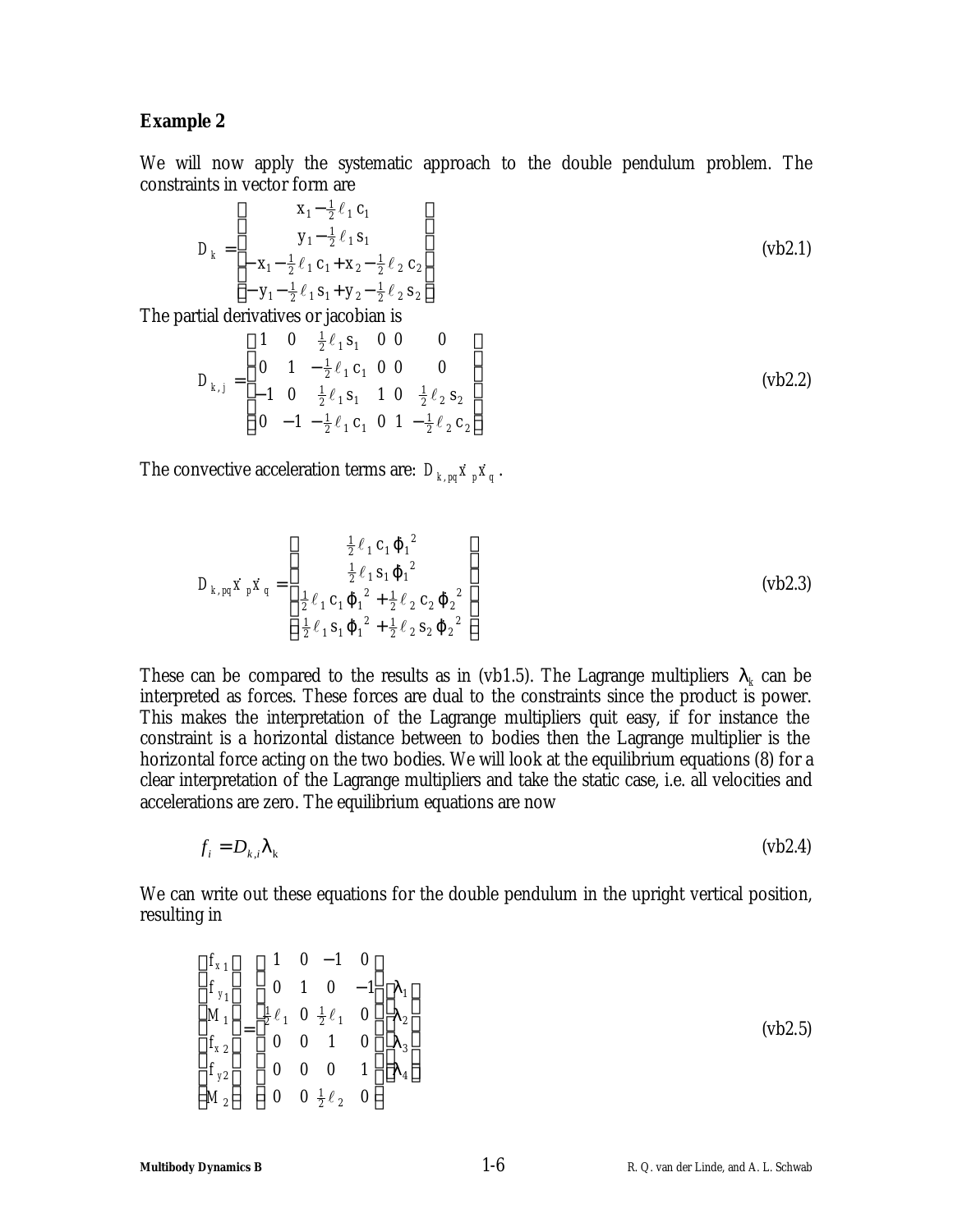Every Langrage multiplier is interpreted by taking a value of one and taking all multipliers equal to zero. We will draw the free body diagrams for these four cases.



**Fig.** *Four force equilibrium systems, the columns of (vb2.5), applied forces drawn, and reaction forces dashed.*

From these figures we conclude that the columns of  $D_{ki}$  represent applied forces on the centre of mass of the bodies for which the system is in equilibrium. We can of course combine these four force vectors by taking different values for  $I_k$ . All other force vectors, the null space of  $D_{k,i}$ , sets the system in motion.

### **1.3 Active and Passive Elements**

Active and passive elements can be added to the system via the virtual power equation. We simple add the virtual power of these elements, the product of a force and a virtual velocity, on the right-hand side of the virtual power equation. Note that this is the virtual power stored in the element.

$$
\mathbf{d}W = \mathbf{d}\dot{\mathbf{x}}_i \left( f_i - M_{ij} \ddot{\mathbf{x}}_j \right) = \mathbf{s}_v \mathbf{d}\dot{\mathbf{e}}_v \tag{9}
$$

If we have for instance a spring in mind then we can express the elongation in terms of the coordinates of the centre of mass of the bodies to find the rate of change as in

$$
\boldsymbol{e}_{v} = D_{v}(x_{i}) \Longrightarrow \dot{\boldsymbol{e}}_{v} = D_{v,i}(x_{i}) \dot{x}_{i}
$$
\n<sup>(10)</sup>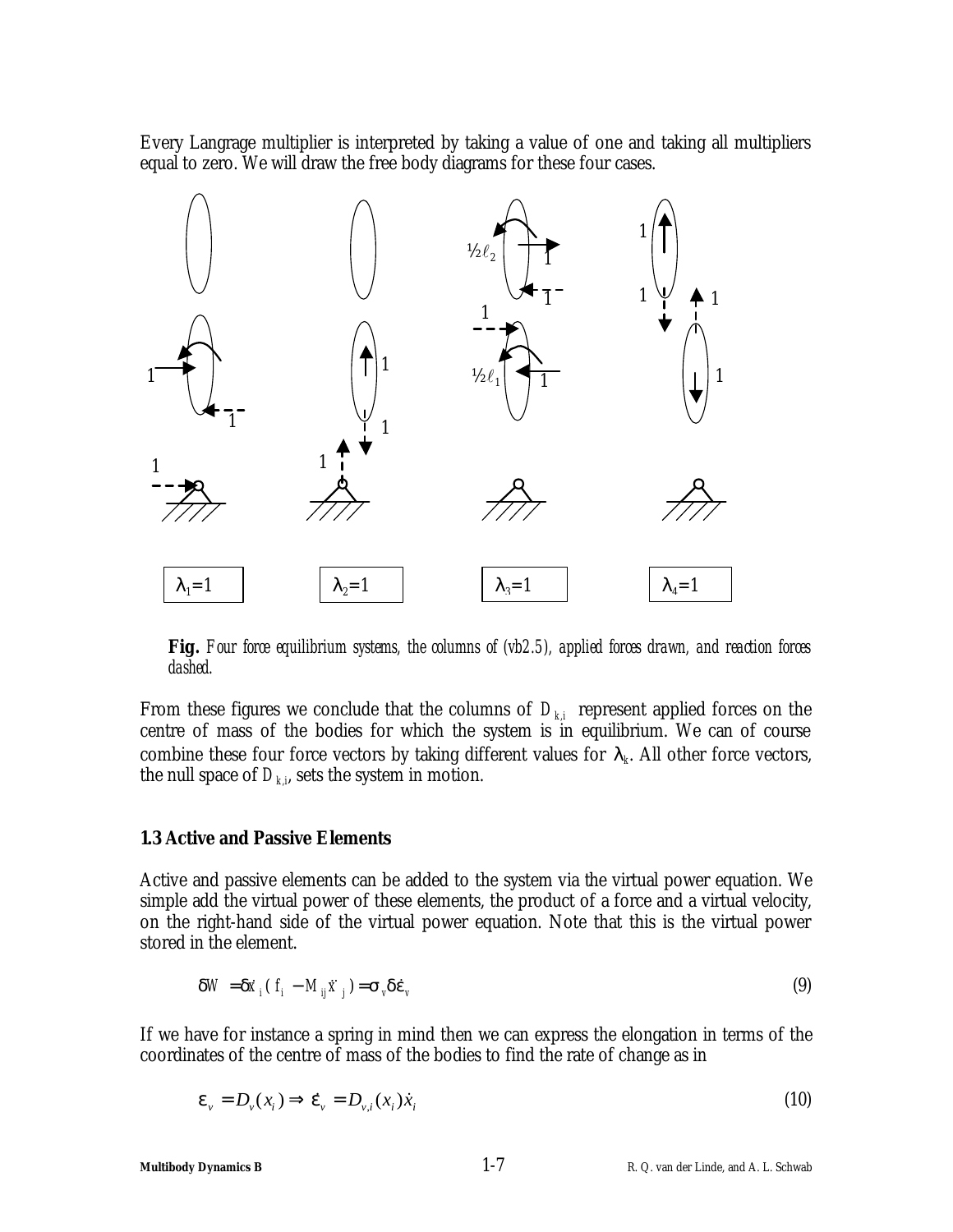Substitution of these virtual rates and velocities in the virtual power equation yields

$$
\left\{ \mathbf{d}\dot{x}_i \left( f_i - \ddot{x}_i M_{ij} - \mathbf{S}_v D_{v,i} \right) \right\} = 0 \ \forall \ \left\{ \mathbf{d}\dot{x}_i / D_{k,i} \mathbf{d}\dot{x}_i = 0 \right\} \tag{11}
$$

And with the same reasoning as in 1.2 we come up with the DAE for the system with active or passive elements included reading

$$
\begin{bmatrix} M_{ij} & D_{k,i} \\ D_{k,j} & 0_{kk} \end{bmatrix} \begin{bmatrix} \ddot{x}_j \\ I_k \end{bmatrix} = \begin{bmatrix} f_i - \mathbf{S}_{\nu} D_{\nu,i} \\ - D_{k,pq} \dot{x}_p \dot{x}_q \end{bmatrix}
$$
\n(12)

Note the only difference with (8) being the extra term in the right-hand side and note how the element force  $\mathbf{s}_y$  is transformed via  $D_{y,i}$  to forces in the centre of mass of the bodies.

### **Example 3**

Consider the system as in the figure below. A rigid body with mass m and moment of inertia I is hinged to the fixed world in A. In B on the body a spring is connected. The other side of the spring is fixed to the world in C.

The spring has a free length  $\ell_0 = \ell$  and a linear stiffness  $k$ .



The elongation of the spring expressed in terms of the coordinates of the centre of mass of the body is

$$
D_{\nu}(x_i) = \ell_{\nu} - \ell_0 \tag{63.1}
$$

, with  $\ell_{v} = \sqrt{(x + \frac{1}{6} \ell \cos j)^{2} + (y + \frac{1}{6} \ell \sin j - \frac{1}{2} \ell)^{2}}$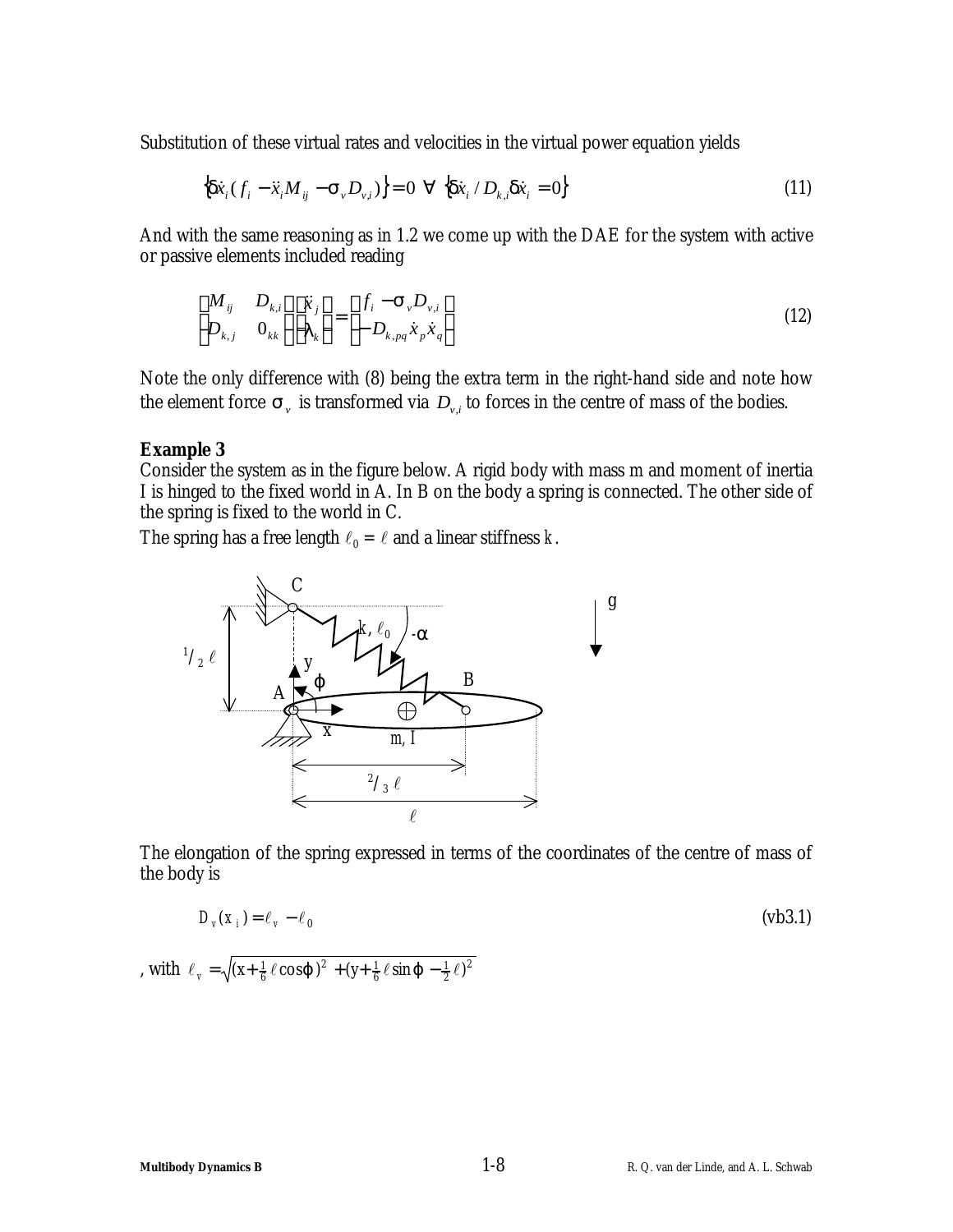The partial derivatives are

$$
D_{v,i} = \frac{1}{\ell_v} \left[ \begin{array}{cc} (x + \frac{1}{6} \ell \cos j) \\ (y + \frac{1}{6} \ell \sin j - \frac{1}{2} \ell) \\ -\frac{1}{6} \ell \sin j & (x + \frac{1}{6} \ell \cos j) + \frac{1}{6} \ell \cos j & y(\frac{1}{6} \ell \sin j - \frac{1}{2} \ell) \end{array} \right]
$$
(vb3.2)

These partial derivatives describe the transformation from spring force  $s$ <sup>*v*</sup> to body forces  $f$ <sub>*i*</sub>. In the example the coordinates are :  $x = [x, y, \varphi] = [42\ell, 0, 0]$ . Substitution of these coordinates in (vb3.1) and (vb3.2) yields

$$
D_{v} = -\frac{1}{6} \ell
$$
  

$$
D_{v,i} = \left[\frac{4}{5} - \frac{3}{5} - \frac{1}{10} \ell\right]
$$

The force in the spring is now  $-\frac{1}{6}\ell k$ , being compression. This force with point of application is B is transformed via  $-D_{v,i}$  to the centre of mass as can be seen from

$$
D_{v,i} = \frac{1}{\ell_v} \begin{bmatrix} \cos \mathbf{a} \\ \sin \mathbf{a} \\ -\ell(\sin \mathbf{j} \cos \mathbf{a} + \cos \mathbf{j} \sin \mathbf{a}) \end{bmatrix}
$$
 (vb.3.3)

where we have used the angle alpha according to  $\tan a = \frac{f + g \cos b}{x + \frac{1}{6} \ell \cos b}$  $a = \frac{y + \frac{1}{6} \ell \sin j}{1}$  $x + \frac{1}{6}\ell \cos$  $\tan a = \frac{y + \frac{1}{6} \ell \sin \ell}{1 - \ell}$  $\frac{1}{6}$  $\frac{1}{6}$   $\ell$  sin  $\boldsymbol{j}$   $-\frac{1}{5}$  $\ell$  $\ell$  sin  $j - \frac{1}{5}\ell$ +  $=\frac{y+\frac{1}{6}\ell \sin j-\frac{1}{5}\ell}{\ell}$  for compact notation. Check these results.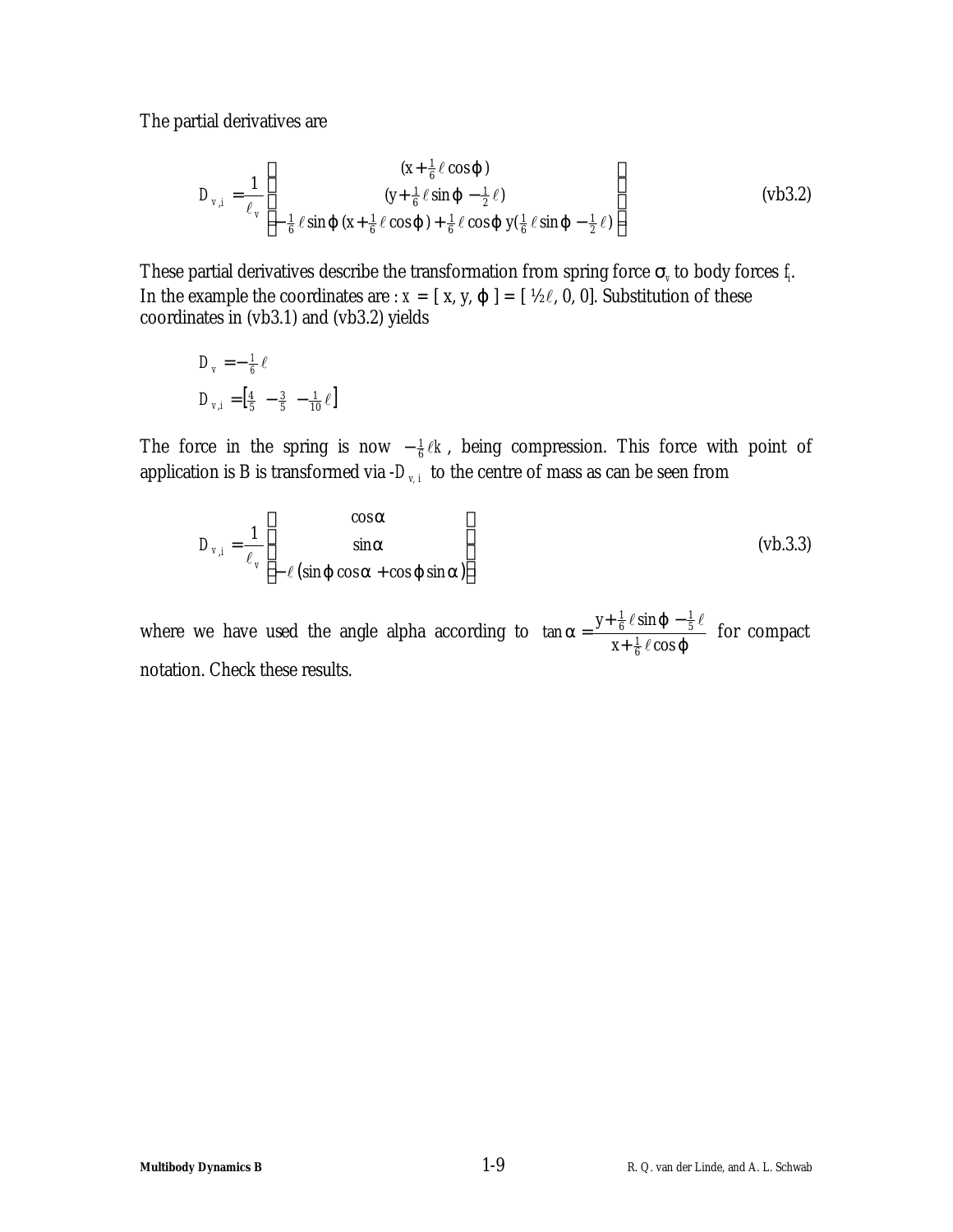### **1.4 Impact**

The impact equations can easily be derived from the equations of motion. During an impact, which we assume takes a very short time, high contact forces will occur. When the time interval decreases the forces will increase. However the product of these two, the impulse, will be constant. We define the impulse as the limit case

$$
S = \lim_{t^- \to t^+} \int_{t^-}^{t^+} F dt \tag{13}
$$

Energy will be lost during impact in the contact area. Newton reasoned an impact restoration law that relates the relative velocity before and after impact by a material constant e as in

$$
e = \frac{\int F_{\text{RETURN}} dt}{\int F_{\text{FORWARD}} dt}
$$
, of relative velocity after impact  
relactive velocity before impact (14)

The amount of dissipated energy is related to e. For  $e=1$  we have energy preservation, a fully elastic impact, where for  $e=0$  all impact energy is lost and we speak of a fully inelastic impact. We start we the description of the contact condition, again we the *D(x)* form so we have contact for  $D(x)=0$ . The relative velocity is now

$$
\Delta = D_c(x_i) \Longrightarrow \dot{\Delta} = D_{c,i} \dot{x}_i \tag{15}
$$

Note  $\Delta$  being the relative distance normal to the contact surface. Newton impact law now reads

$$
D_{c,i}\dot{x}_i^+ = -e D_{c,i}\dot{x}_i^- \tag{16}
$$

The + and - denote just before and just after the impact. The equations of motion with the incorporation of the contact forces *l*, we assume that the system is in contact, can be derived as

$$
M_{ij}\ddot{x}_j + D_{k,i}\mathbf{I}_k + D_{v,i}\mathbf{s}_v + D_{c,i}\mathbf{I}_c = f_i
$$
\n(17)

with *k* constraints, *v* active or passive elements and *c* simultaneous contact points. Integration over the duration of impact and taking the limit case yields

$$
S_{i} = \lim_{t^{-} \to t^{+}} \int_{t^{-}}^{t^{+}} \left( M_{ij} \ddot{x}_{j} + D_{k,i} I_{k} + D_{v,i} \mathbf{s}_{v} + D_{c,i} I_{c} \right) dt
$$
\n(18)

where  $S_i$  are the applied impact in the centre of mass of the bodies. All other forces that are non-impulsive like elastic forces or vicious dampers disappear in the limit case and in this way have no contribution to the impact equations.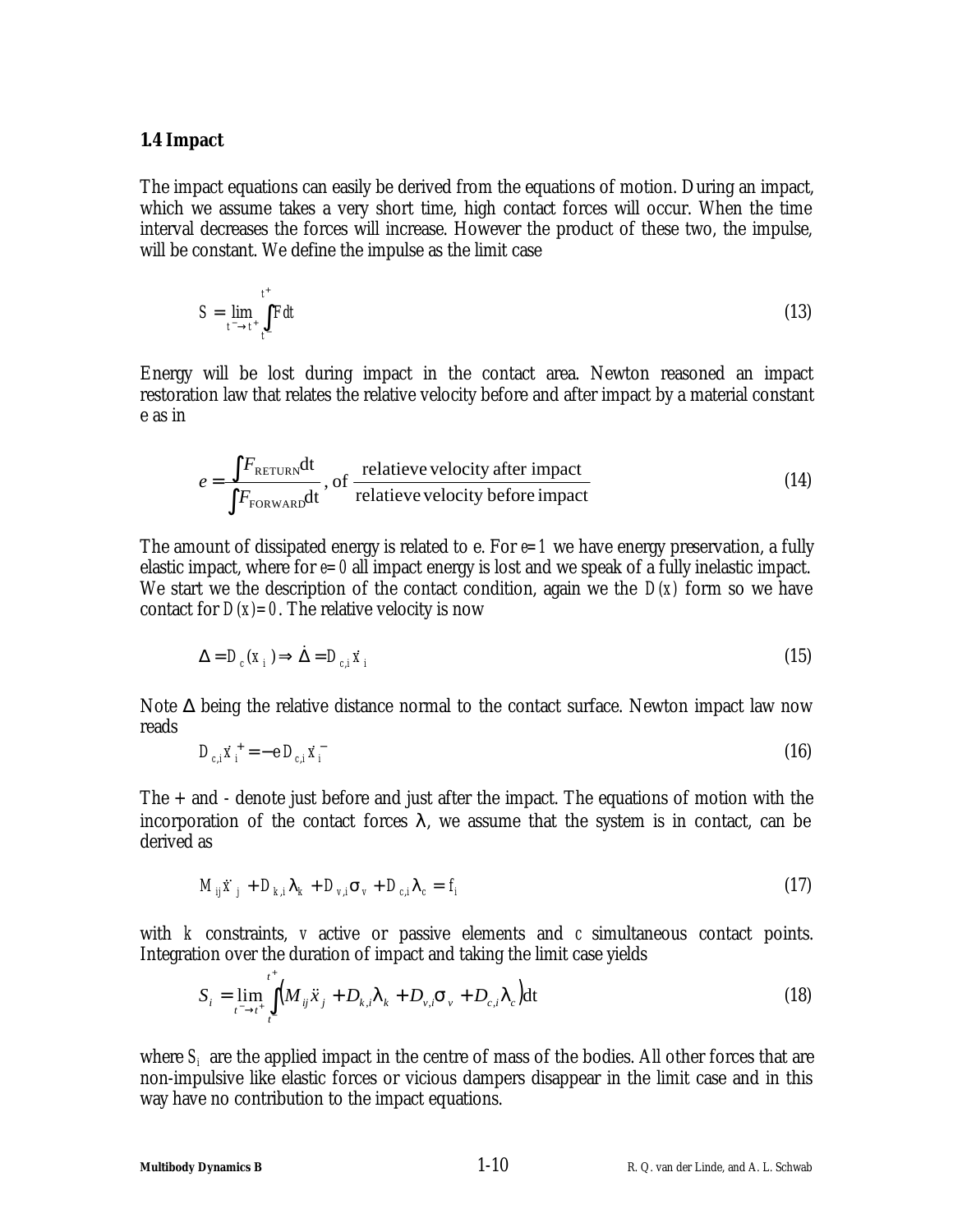We solve (18) in 3 steps like:

+

- 1.  $\lim_{x \to i^*} x_i^- = x_i^+$ , The configuration of the system stays the same during impact. *t* +
- 2.  $\lim_{t \to \infty} |I_i dt = r_i$  $\lim_{t^- \to t^+} \int_{t^-} I_i dt = r$  $\lim_{\tau \to t^+} \int I_i dt = \mathbf{r}_i$ , Introduction of the constraint and contact impulses.
- 3.  $\lim_{i} \left| M_{ii} \ddot{x}_{i} \right| dt = M_{ii} (\dot{x}_{i}^{+} \dot{x}_{i}^{-})$  $t^- \rightarrow t^+$   $\frac{J}{t^-}$ + −  $\lim_{j \to t^+} \int M_{ij} \ddot{x}_j \, dt = M_{ij} (\dot{x}_j^+ \int_i$  *j j*  $\int$  *i*<sub>j</sub>  $\int$  **i**<sub>j</sub>  $\int$   $\int$  *i*<sub>j</sub>  $\int$   $\int$  *j*  $\int$  *j*  $\int$  *j*  $\int$  *j*  $\int$  *j*  $\int$  *j*  $\int$  *j*  $\int$  *j*  $\int$  *j*  $\int$  *j*  $\int$  *j*  $\int$  *j*  $\int$  *j*  $\int$  *j*  $\int$  *j*  $\int$  *j*  $\int$  *j*  $\int$  *j t*  $\lim_{t \to t_{i^*}} \int M_{ij} \ddot{x_j} \, \mathrm{d} \, \mathrm{t} = M_{ij} (\dot{x}^+_j - \dot{x}^-_j)$  , The change of momentum during impact.

Substitution of these results in (18) yields the impact equations

| $M_{ij}\dot{x}^+_j + D_{k,i}r_k + D_{c,i}r_c = S_i + M_{ij}\dot{x}^-_j$ |          |         |                    |                     |                     |                    |
|-------------------------------------------------------------------------|----------|---------|--------------------|---------------------|---------------------|--------------------|
| Momentum after                                                          | Reaction | Contact | Applied<br>Impulse | Momentum<br>Impulse | Momentum<br>Impulse | Momentum<br>before |

and together with the constraints and Newton's impact law leads to the complete impact equations

$$
\begin{bmatrix}\nM_{ij} & D_{k,i} \\
D_{k,i}^T & 0 \\
D_{c,i}^T & 0\n\end{bmatrix}\n\begin{bmatrix}\n\dot{x}^+_j \\
\mathbf{r}_k \\
\mathbf{r}_c\n\end{bmatrix} =\n\begin{bmatrix}\nM_{ij}\dot{x}^-_j + S_i \\
0 \\
-e D_{c,i}\dot{x}^-_l\n\end{bmatrix}
$$
\n(20)

from which we can solve the velocities after impact together with the constraint impulses and the contact impulses during impact. Note the resemblance with the previous derived DAE's!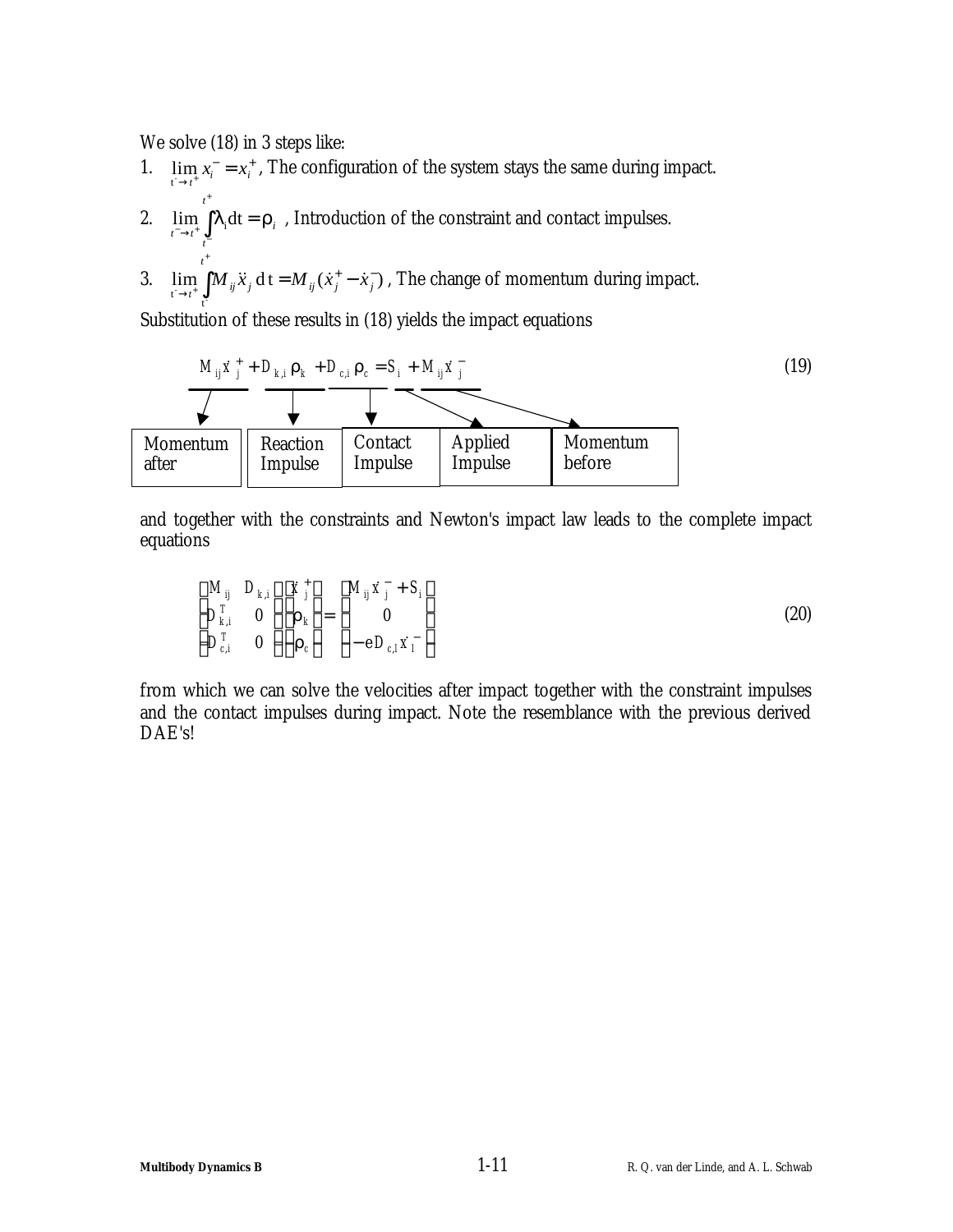### **1.5 Numerical Integration**

We have shown that the equations of motion of a multibody system can be derived in a systematic manner. However, these equations still do not tell us about the position and velocity as a function of time. Therefore we will have to integrate these differential equations. Due to the complexity of the expressions in the differential equations we usually cannot integrate them analytically, we will have to use numerical integration schemes.

The first and most simple scheme that comes in mind is a truncated Tayler expansion for the position and the velocity as in

$$
\mathbf{x} (t+dt) = \mathbf{x} (t) + \dot{\mathbf{x}} (t) dt
$$
  
\n
$$
\dot{\mathbf{x}} (t+dt) = \dot{\mathbf{x}} (t) + \dot{\mathbf{x}} (t) dt
$$
\n(21)

One would expect correct results for small values of *dt*

In the next figure the results are shown for four different values of *dt*, during a time span of 0.5 seconds.



**Fig.** *Simulation of a double pendulum by a simple numerical integration scheme for a period of 0.5 seconds where the results for four different stepsizes are shown.*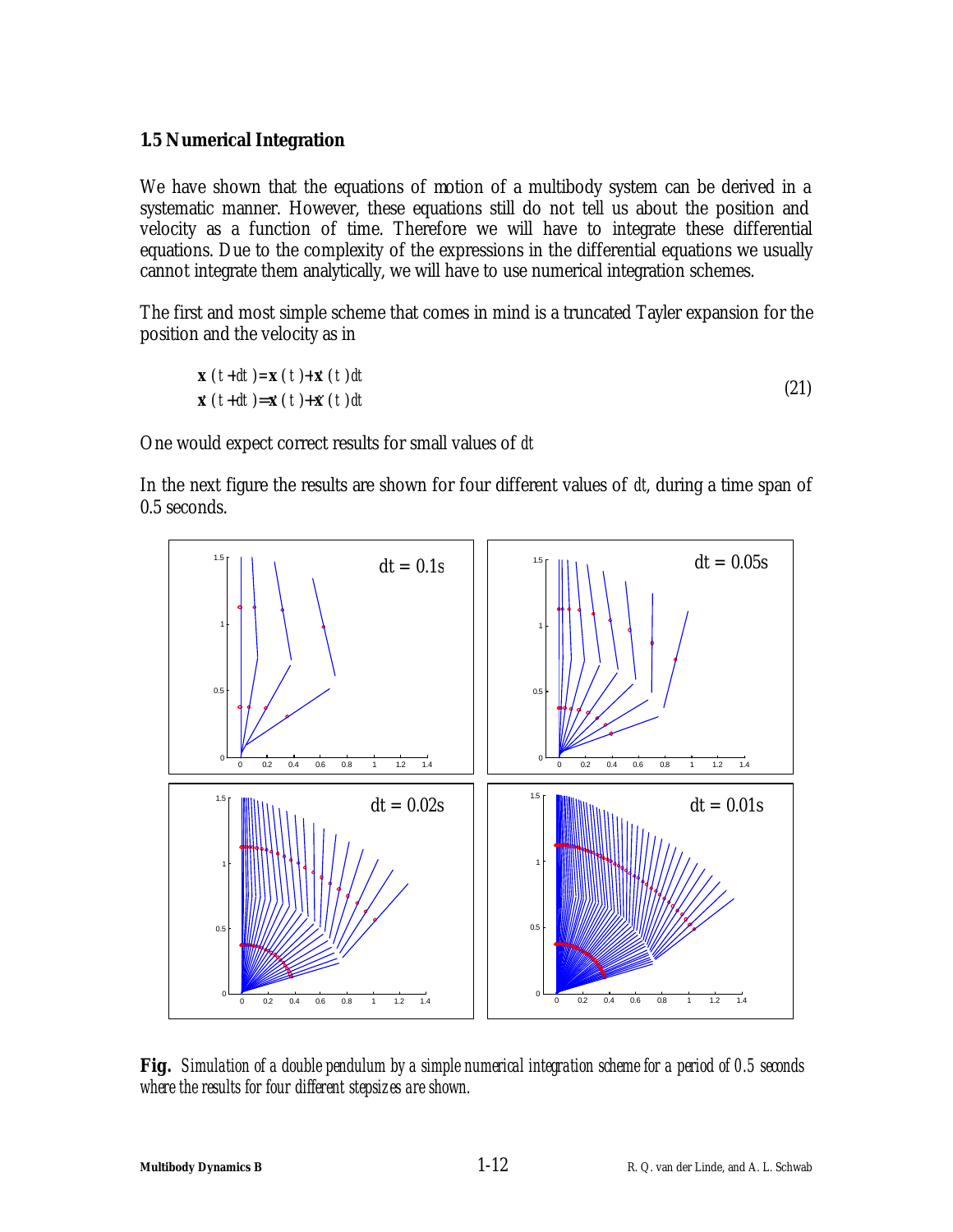Note

- 1-The joints in A and B come apart.
- 2-These gaps decrease with decreasing step size.
- 3-The configuration of the system after 0.5 seconds differs with the step size taken.

One would expect that a smaller step size gives more accurate results. However note 1 will remain since we do not use the constraint self but twice differentiated with respect to time. This phenomenon is called drift. It would be solved if we could incorporate the constraints direct on the level of coordinates. These methods will be discussed in chapter 2 and 3.

The techniques for numerical integration of ordinary differential equations are not the subject of this work. They can be found in many standard textbooks. The mastering of these techniques is crucial since they can make or break our results, the motion of the multibody system.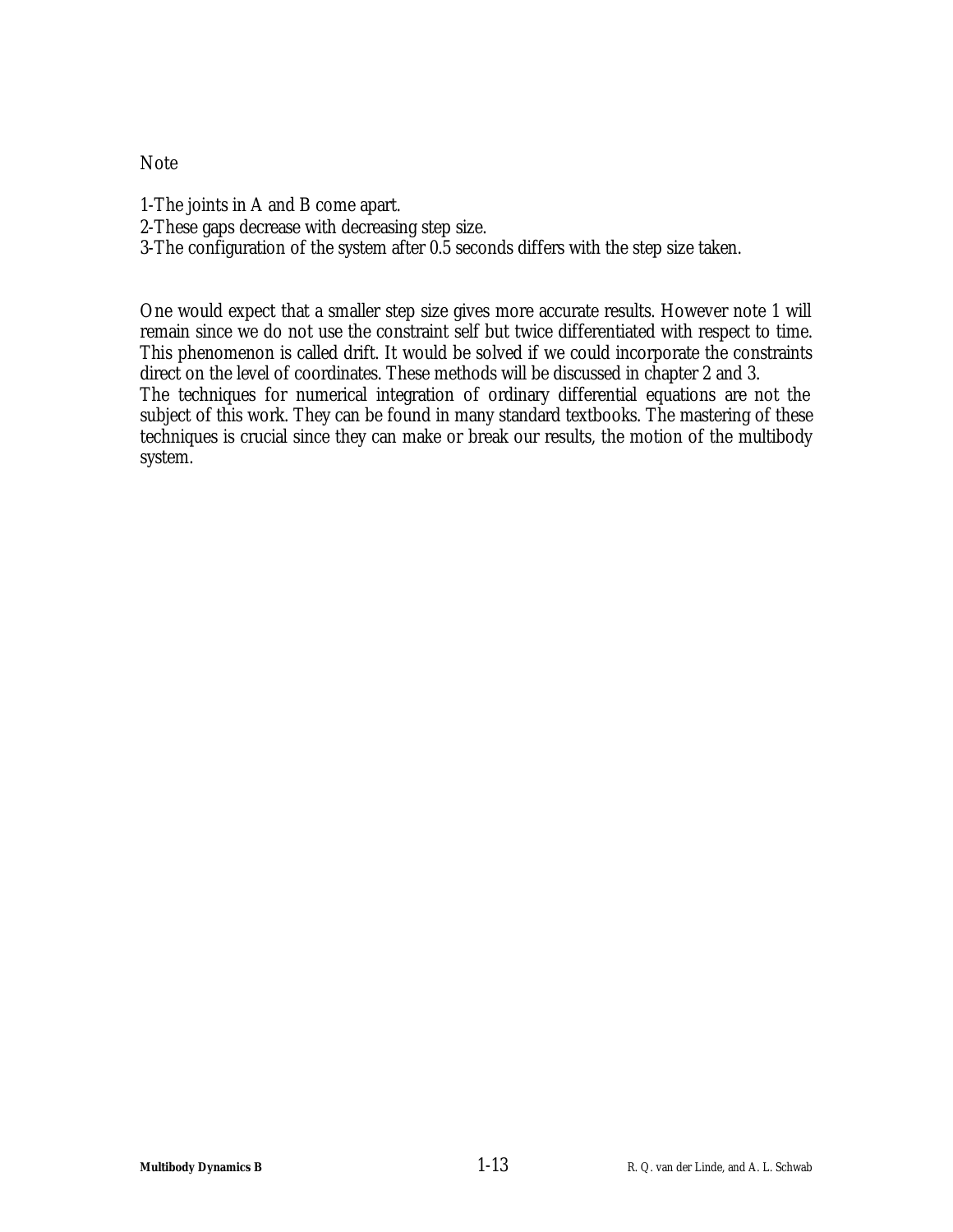## Chapter 2

## **Lagrange Equations†**

† Turijn 1736 – Parijs 1813

Instead of describing the position and orientation of every individual body together with the constraints imposed by the joints on these coordinates we will use a minimum set of coordinates for which the constraints are inherent fulfilled; the set of independent generalized coordinates.

### **2.1 From force to energy**

The staring point for Lagrange was: *Energy=Power x time*. The work, or energy, exerted by a force F on the system is therefore  $\int f \cdot \dot{x} dt$ Application of Newton law of motion  $\sum f = m\ddot{x}$  yields

$$
\int \sum f \mathbf{x} \, \mathrm{d} \mathbf{t} = \int m \mathbf{x} \mathbf{x} \, \mathrm{d} \mathbf{t} \Leftrightarrow \int \sum f \, \mathrm{d} \mathbf{x} = \int m \mathbf{x} \, \mathrm{d} \mathbf{x} \tag{1}
$$

For a constant force field, for instance gravity, this yields

$$
f(x_2 - x_1) = \frac{1}{2} m(\dot{x}_2^2 - \dot{x}_1^2)
$$
 (2)

With the concept of potential energy  $V = mgh$  and Kinetic energy  $T = \frac{1}{2} m \dot{x}^2$  one could rewrite Newton's law as



Note the difference in sign between work of a force in general and gravitational work where the force mg is opposite to the displacement h.

We will now introduce the independent generalized coordinates  $q_i$  and assume that we can express the positions and orientations of the centers of mass of all bodies  $x_i$  in terms of the generalized coordinates  $q_i$  as in

$$
x_i = x_i(q_j) \Longrightarrow \dot{x}_i = \frac{\partial x_i}{\partial q_j} \dot{q}_j \tag{4}
$$

### **Multibody Dynamics B** 2-1 R. Q. van der Linde, and A. L. Schwab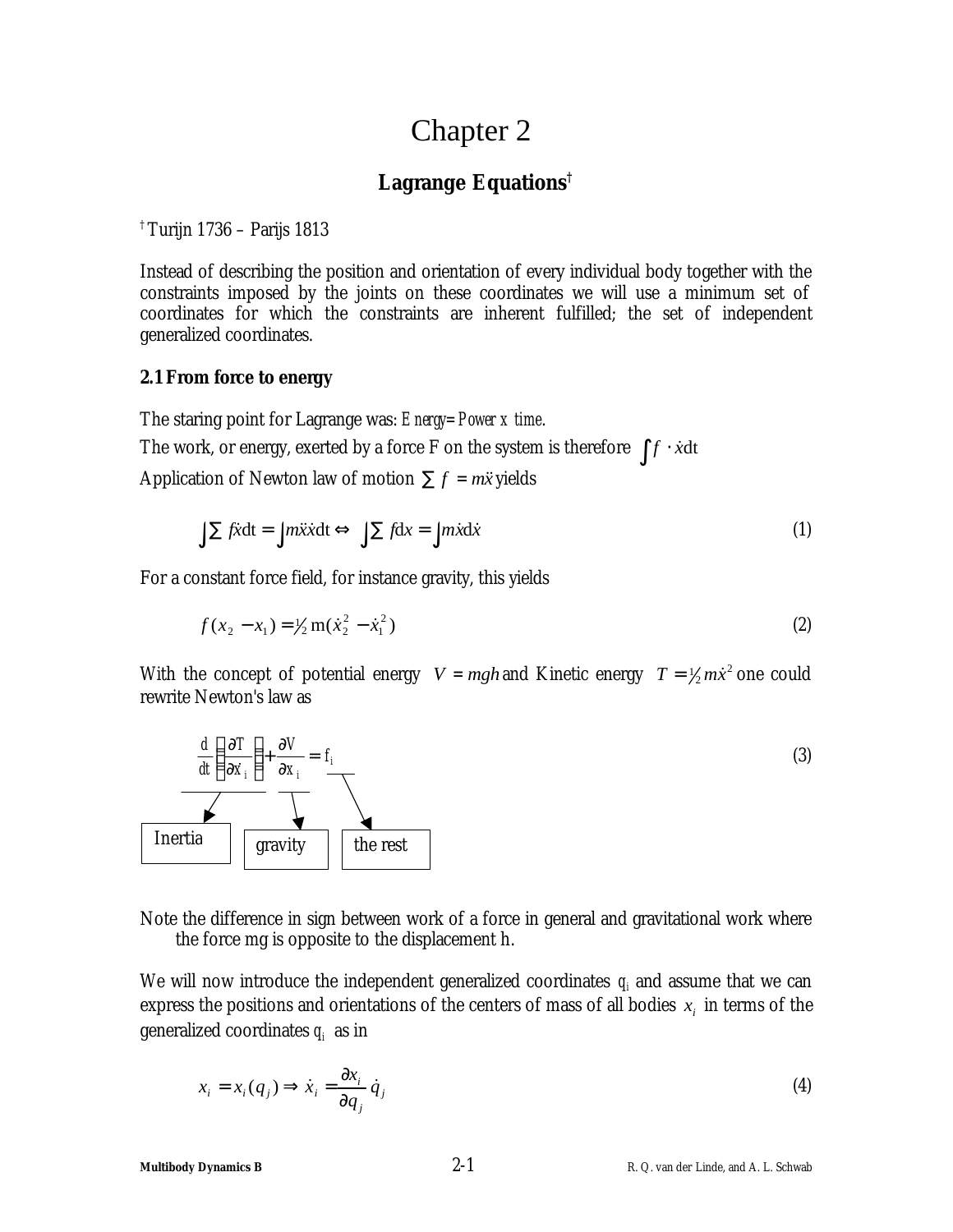Multiplying (3) on the left and the right with the partial derivatives from (4) yields

$$
\frac{\partial x_i}{\partial q_j} \left\{ \frac{d}{dt} \left( \frac{\partial T}{\partial \dot{x}_i} \right) + \frac{\partial V}{\partial x_i} \right\} = \frac{\partial x_i}{\partial q_j} \ t_i \tag{5}
$$

The first part in the left hand side can be derived from

$$
\frac{d}{dt}\left(\frac{\partial x_i}{\partial q_j}\frac{\partial T}{\partial \dot{x}_i}\right) = \frac{\partial x_i}{\partial q_j}\frac{d}{dt}\left(\frac{\partial T}{\partial \dot{x}_i}\right) + \frac{\partial T}{\partial \dot{x}_i}\frac{d}{dt}\left(\frac{\partial x_i}{\partial q_j}\right)
$$
(6)

The partial derivatives for the coordinates and the velocities are equal by definition and the time derivative of the partial derivatives equals the partial derivatives of the velocities as in

$$
\frac{\partial x_i}{\partial q_j} = \frac{\partial \dot{x}_i}{\partial \dot{q}_j}, \text{ en } \frac{d}{dt} \left\{ \frac{\partial x_i}{\partial q_j} \right\} = \frac{\partial \dot{x}_i}{\partial q_j}
$$
 (7)

Substitution of (7) in (6) and rearranging yields

$$
\frac{\partial x_i}{\partial q_j} \frac{d}{dt} \left( \frac{\partial T}{\partial \dot{x}_i} \right) = \frac{d}{dt} \left( \frac{\partial \dot{x}_i}{\partial \dot{q}_j} \frac{\partial T}{\partial \dot{x}_i} \right) - \frac{\partial T}{\partial \dot{x}_i} \frac{d}{dt} \left( \frac{\partial x_i}{\partial q_j} \right) = \frac{d}{dt} \left( \frac{\partial T}{\partial \dot{q}_j} \right) - \frac{\partial T}{\partial \dot{x}_i} \left( \frac{\partial \dot{x}_i}{\partial q_j} \right) = \frac{d}{dt} \left( \frac{\partial T}{\partial \dot{q}_j} \right) - \frac{\partial T}{\partial q_j}
$$
\n(8)

Substitution of (8) in (5) yields the Lagrange equations

$$
\frac{d}{dt} \left( \frac{\partial T}{\partial \dot{q}_j} \right) - \frac{\partial T}{\partial q_j} + \frac{\partial V}{\partial q_j} = Q_j \tag{9}
$$

where we have introduced the generalized forces  $Q_i = \frac{\partial A_i}{\partial x_i} f_i$ *j*  $i = \frac{\partial A_i}{\partial a}$ *q*  $Q_i = \frac{\partial x}{\partial x}$ ∂  $=\frac{\partial x_i}{\partial x_i} f_i$  being the energetic duals of the generalized coordinates such that  $Q_j \dot{q}_{j \,}$  is the mechanical power exerted by this force.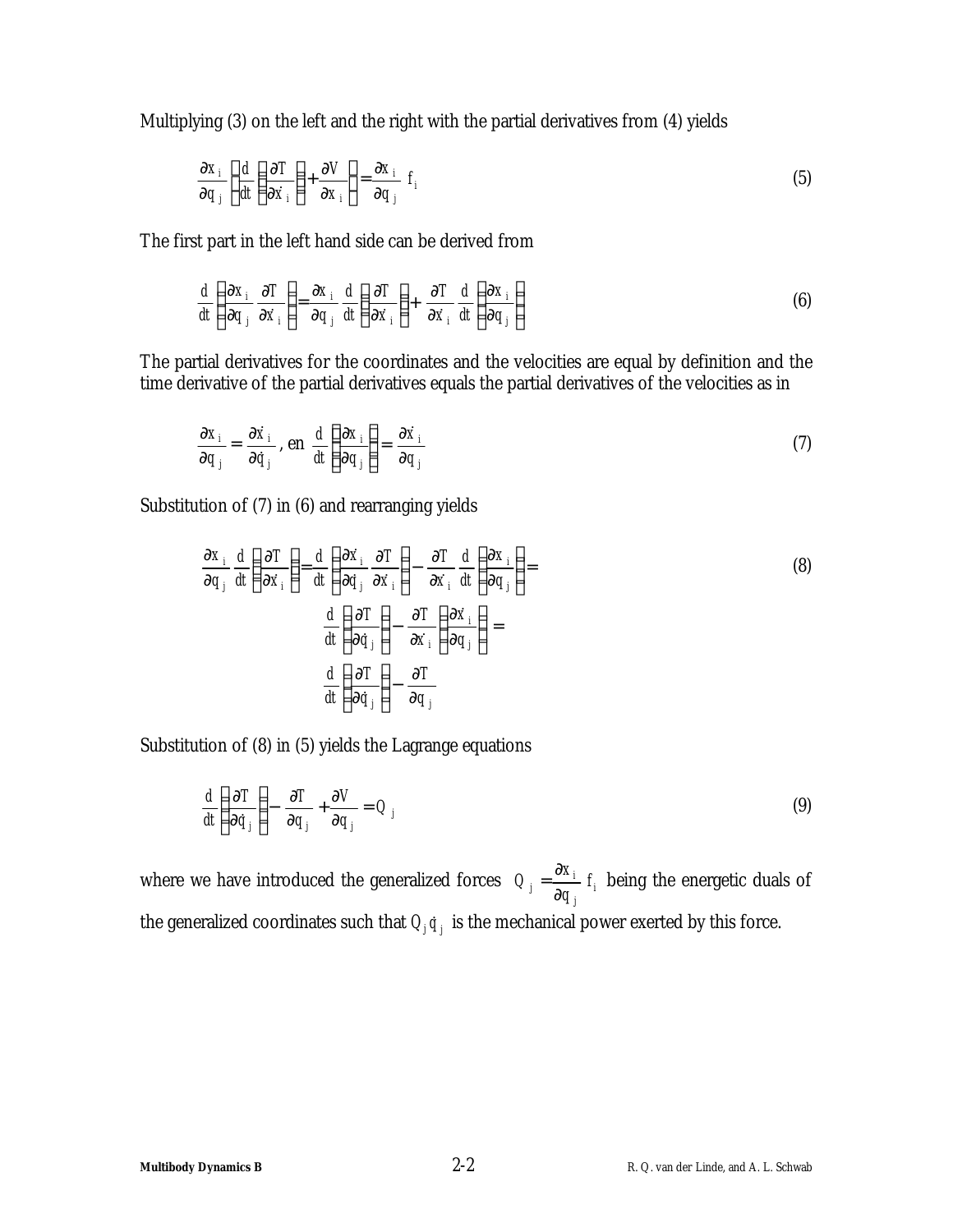## **Example 1**

The first example is a model of a container crane, a pendulum with point mass hanging from a horizontal moving support. This system has two degrees of freedom, the horizontal displacement *x* of the cart and the pendulum angle *j*. The generalized coordinates are  $q_j = (x, j)$  met  $j=1..2$ .



The coordinates of the point mass are

$$
x_B = x + \ell \sin j
$$
  
\n
$$
y_B = -\ell \cos j
$$
 (vb1.1)

and the corresponding velocities

$$
\dot{\mathbf{x}}_{\rm B} = \frac{\partial \mathbf{x}_{\rm B}}{\partial q_j} \dot{q}_j = \dot{x} + \ell \mathbf{j} \cos \mathbf{j}
$$
\n
$$
\dot{\mathbf{y}}_{\rm B} = \frac{\partial \mathbf{y}_{\rm B}}{\partial q_j} \dot{q}_j = \ell \mathbf{j} \sin \mathbf{j}
$$
\n(vb1.2)

With the kinetic energy of the system (only one point mass)

$$
T = \frac{1}{2} m \left\{ \dot{x}_{B}^{2} + \dot{y}_{B}^{2} \right\}
$$
 (vb1.3)

expressed in the generalized coordinates and velocities as in

$$
T = \frac{1}{2} m \left\{ \dot{x}^2 + 2 \dot{x} \ \ell \mathbf{j} \ \cos \mathbf{j} + \ell^2 \mathbf{j}^2 \right\} \tag{vbl.4}
$$

The potential energy of the system is

$$
V = -mg\ell\cos j\tag{61.5}
$$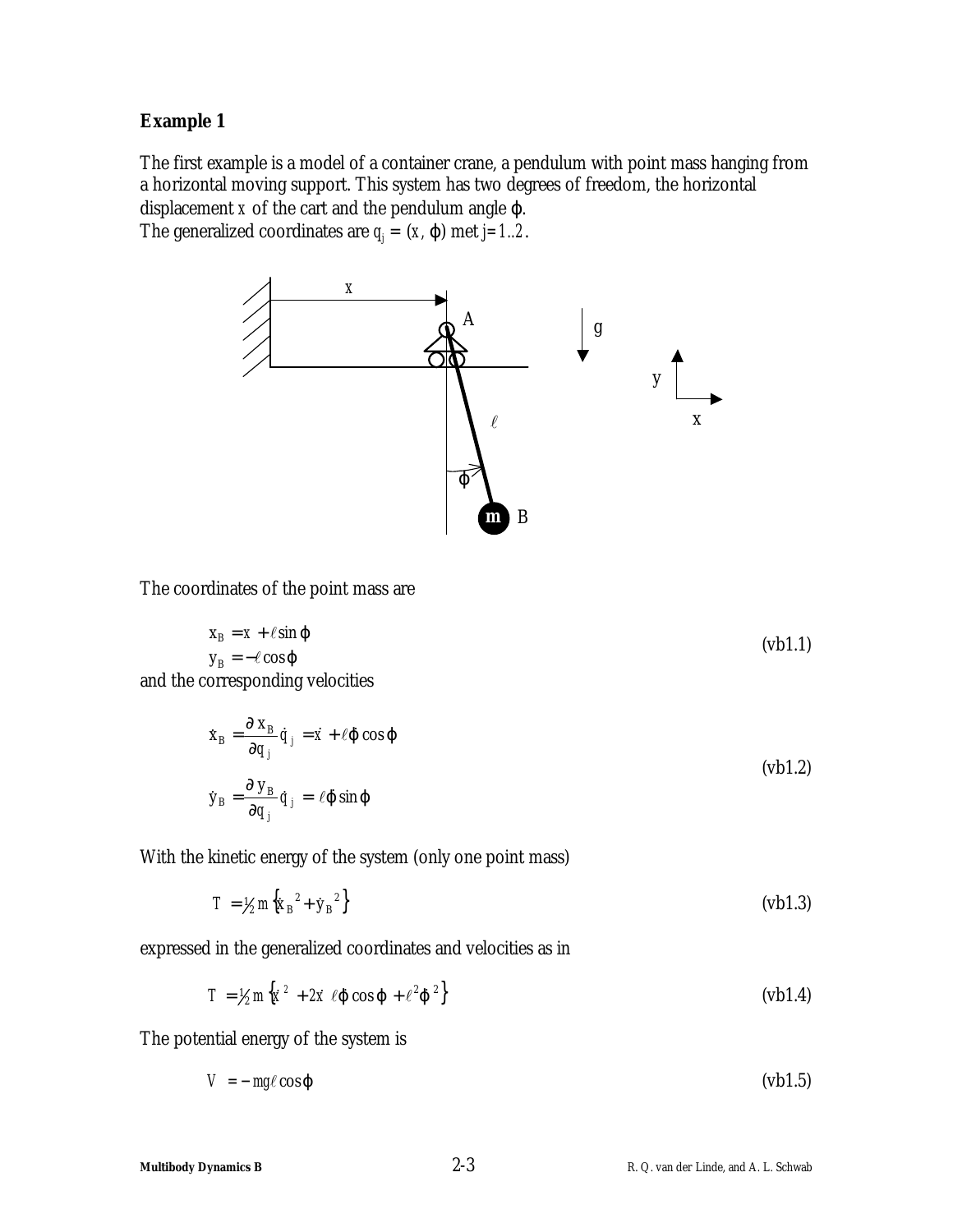Plugging in these expressions (vb1.4) and (vb1.5) in the Lagrange equations (9) leads automatically to the equations of motion of the system expressed in terms of independent generalized coordinates. Moreover with the help of symbolic manipulation like MAPLE in MATLAB this can be done easy and almost error free. Here we will illustrate the derivation by hand in a step-by-step manner.

First we differentiate the kinetic energy with respect to generalized velocities as in

$$
\frac{\partial T}{\partial \dot{q}_j} = \left[ \frac{m \dot{x} + m \ell \mathbf{j} \cos \mathbf{j}}{m \dot{x} \ell \cos \mathbf{j} + m \ell^2 \mathbf{j}} \right]
$$
 (vb1.6)

Taking the total differential with respect to time yields

$$
\frac{\partial}{\partial t} \left( \frac{\partial T}{\partial \dot{q}_j} \right) = \left[ \begin{array}{cc} m\ddot{x} + m\ell \dot{J} \cos \dot{J} - m\ell \dot{J}^2 \sin \dot{J} \\ m\ddot{x} \ell \cos \dot{J} - m\dot{x} \dot{J} \ell \sin \dot{J} + m\ell^2 \dot{J} \end{array} \right]
$$
 (vb1.7)

The partial derivates of T and V with respect to the generalized coordinates are

$$
\frac{\partial T}{\partial q_j} = \begin{bmatrix} 0 \\ -m\ell \dot{x} \dot{y} \sin j \end{bmatrix}
$$
  

$$
\frac{\partial V}{\partial q_j} = \begin{bmatrix} 0 \\ mg\ell \sin j \end{bmatrix}
$$
 (vb1.8)

Substitution and rearranging yields the equations of motion in terms of generalized coordinates

$$
\begin{bmatrix} m & m\ell \cos j \\ m\ell \cos j & m\ell^2 \end{bmatrix} \begin{bmatrix} \ddot{x} \\ \ddot{y} \end{bmatrix} = \begin{bmatrix} Q_x + m\ell j^2 \sin j \\ Q_j - mg\ell \sin j \end{bmatrix}
$$
 (vb1.9)

Note the mass matrix being singular at  $j = 0 + k p$ , can you explain this in physical terms?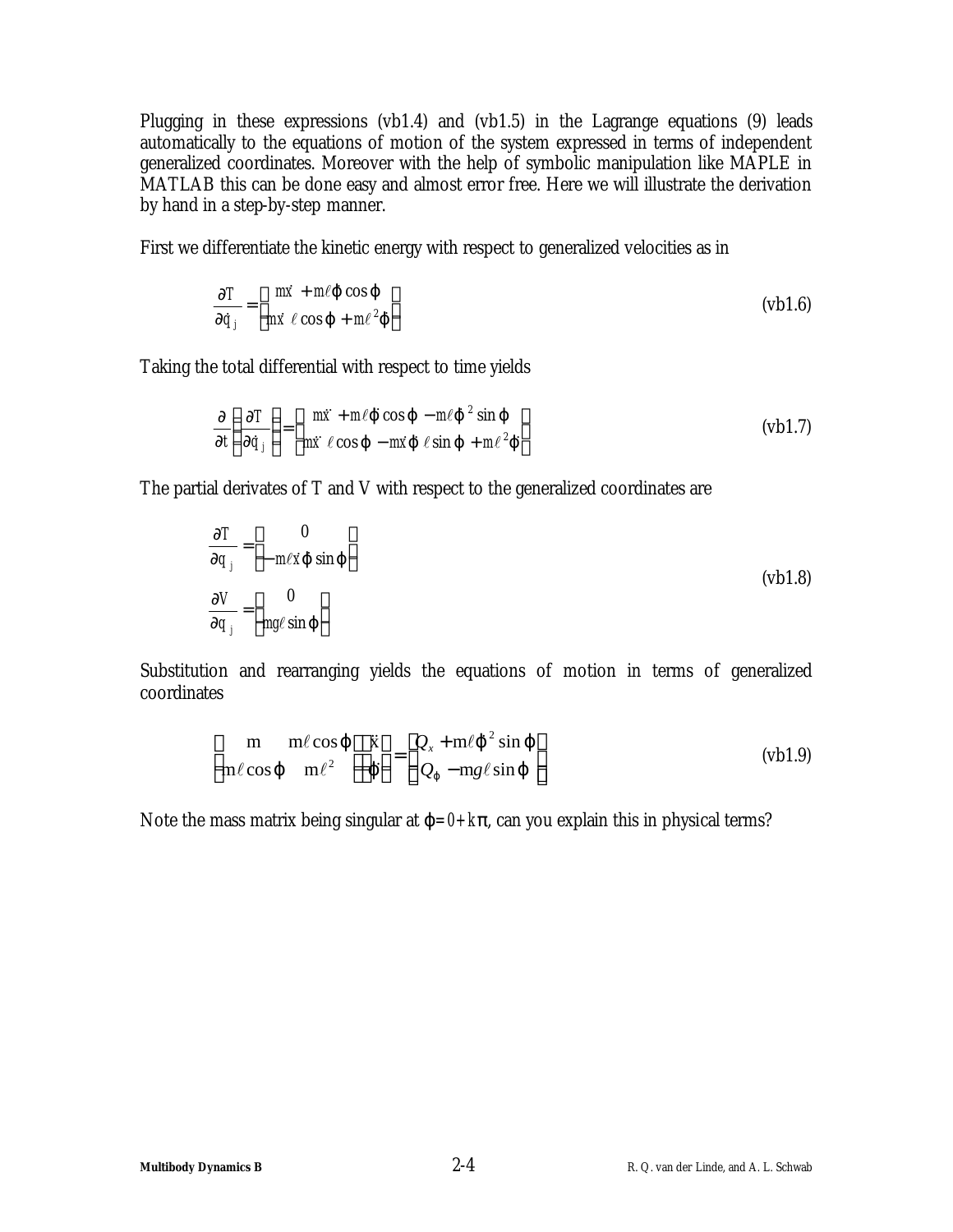### **2.2 Active and passive elements**

Springs and dampers can be looked upon as containers of mechanical energy (for a damper the flow of energy is irreversible), or force elements.

The force of a spring is a conservative type of force, as defined by  $\partial V / \partial x = -f$ . The potential energy of a spring is

$$
V_V(q_j) = V_2 k \Delta \ell^2 \tag{10}
$$

with the stiffness  $k$  and the elongation  $\Delta \ell$  of the spring. The total potential energy of the system is now  $V = V_G + V_V$  with  $V_G$  the gravitation term.

If the force from the element cannot be derived from a potential we can find the contribution to the equations of motion by comparing the virtual power contributions as in

$$
\mathbf{s}_{\nu} \mathbf{d} \dot{\mathbf{e}}_{\nu} = Q_{j} \mathbf{d} \dot{q}_{j} \tag{11}
$$

For the relative element displacement, f.i. elongation, we can write

$$
\boldsymbol{e}_{v} = D_{v}(q_{j}) \tag{12}
$$

The virtual velocities are

$$
\boldsymbol{d}\boldsymbol{e}_{v} = \frac{\partial D_{v}(q_{j})}{\partial q_{j}} \boldsymbol{d}\dot{q}_{j} \tag{13}
$$

Substitution of these in (11) yields

$$
Q_j = \frac{\partial D_v(q_j)}{\partial q_j} \mathbf{s}_v \tag{14}
$$

Adding these contributions to the equations of motion results in

$$
\frac{\mathrm{d}}{\mathrm{dt}} \left( \frac{\partial T}{\partial \dot{q}_j} \right) - \frac{\partial T}{\partial q_j} + \frac{\partial V}{\partial q_j} = Q_j - D_{\nu,j} \mathbf{S}_{\nu}
$$
\n(15)

This second form of adding force elements can also be applied to energy sinks or sources like dampers and motors.

Prescribed motion which can not be expressed in terms of a prescribed generalized coordinate like  $q_i = q_i(t)$ , can be added to the system via a constraint of the

$$
D_k(q_i, t) = 0 \tag{16}
$$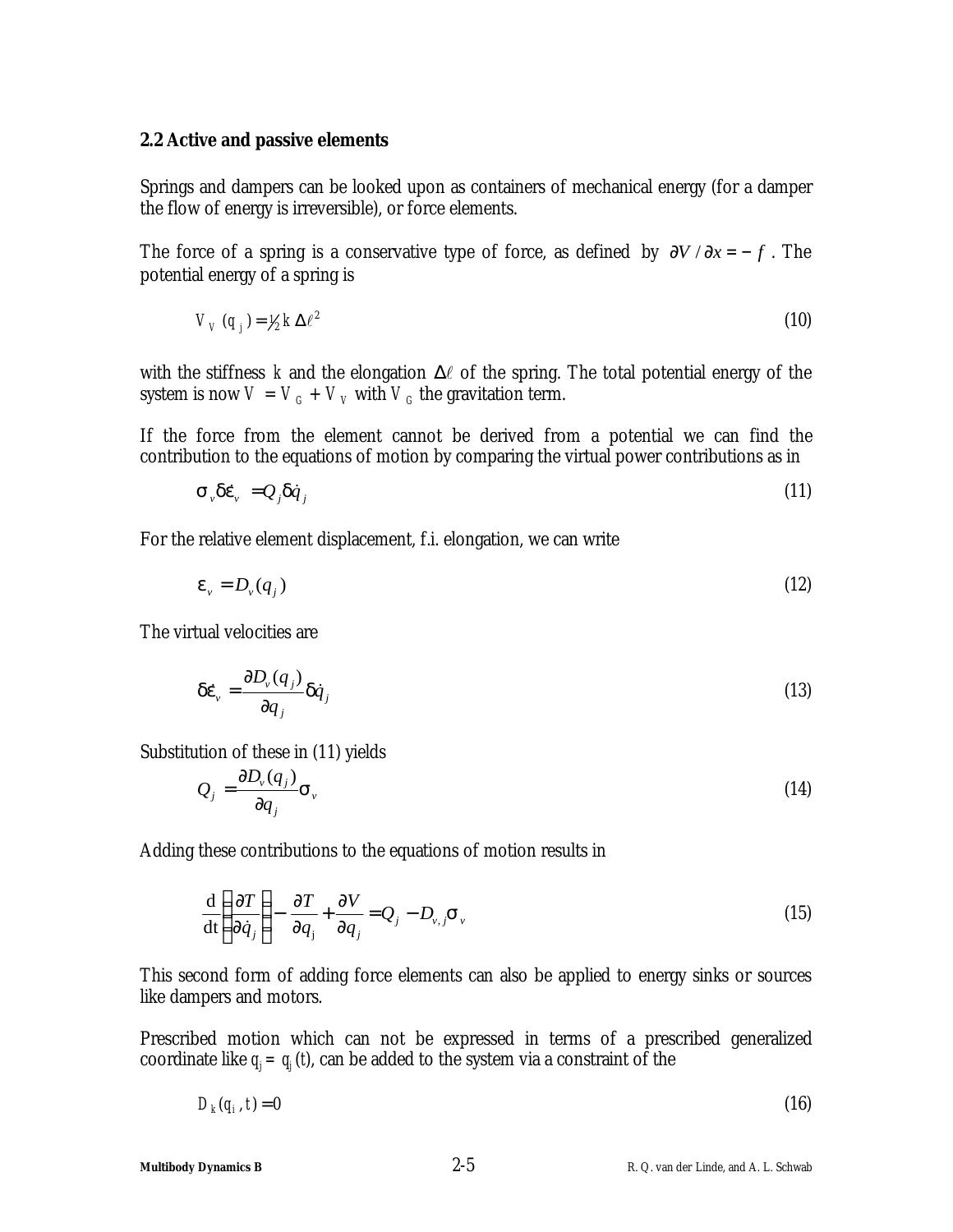For this last form of prescribed motion we will derive the equations of motion. We apply the same techniques as in chapter 1 resulting in the equations of motion

$$
\frac{\mathrm{d}}{\mathrm{dt}}\left(\frac{\partial T}{\partial \dot{q}_j}\right) - \frac{\partial T}{\partial q_j} + \frac{\partial V}{\partial q_j} = Qt_j - \frac{\partial D_k}{\partial q_j} I_k
$$
\n(17)

with the unknown Lagrange multipliers  $I_k$  for the driving force from the prescribed motion. The first term from (17) can be expanded to

$$
\frac{d}{dt}\left(\frac{\partial T}{\partial \dot{q}_j}\right) = \frac{\partial}{\partial \dot{q}}\left(\frac{\partial T}{\partial \dot{q}_j}\right)\dot{\vec{q}} + \frac{\partial}{\partial q}\left(\frac{\partial T}{\partial \dot{q}_j}\right)\dot{\vec{q}}\tag{18}
$$

Differentiation twice of the constraints (16) with respect to time yields

$$
\frac{\partial D_k}{\partial q_j} \ddot{q}_j + \frac{\partial^2 D_k}{\partial q_j \partial q_i} \dot{q}_j \dot{q}_i = 0
$$
\n(19)

Combination of (17) (18) and (19) yields the DAE

$$
\begin{bmatrix}\nM_{ij} & D_{k,j} \\
D_{k,j} & 0_{kk}\n\end{bmatrix}\n\begin{bmatrix}\n\ddot{q}_j \\
I_k\n\end{bmatrix} =\n\begin{bmatrix}\nQt_i - \frac{\partial}{\partial q} \left(\frac{\partial T}{\partial \dot{q}_i}\right) \dot{q} + \frac{\partial T}{\partial q_i} - \frac{\partial V}{\partial q_i} \\
- D_{k,lm} \dot{q}_i \dot{q}_m\n\end{bmatrix}
$$
\n(20)

\n, with the mass matrix as in  $M_{ij} = \frac{\partial}{\partial \dot{q}_j} \left(\frac{\partial T}{\partial \dot{q}_i}\right)$ 

Note the resemblance with the system equations as derived in chapter 1.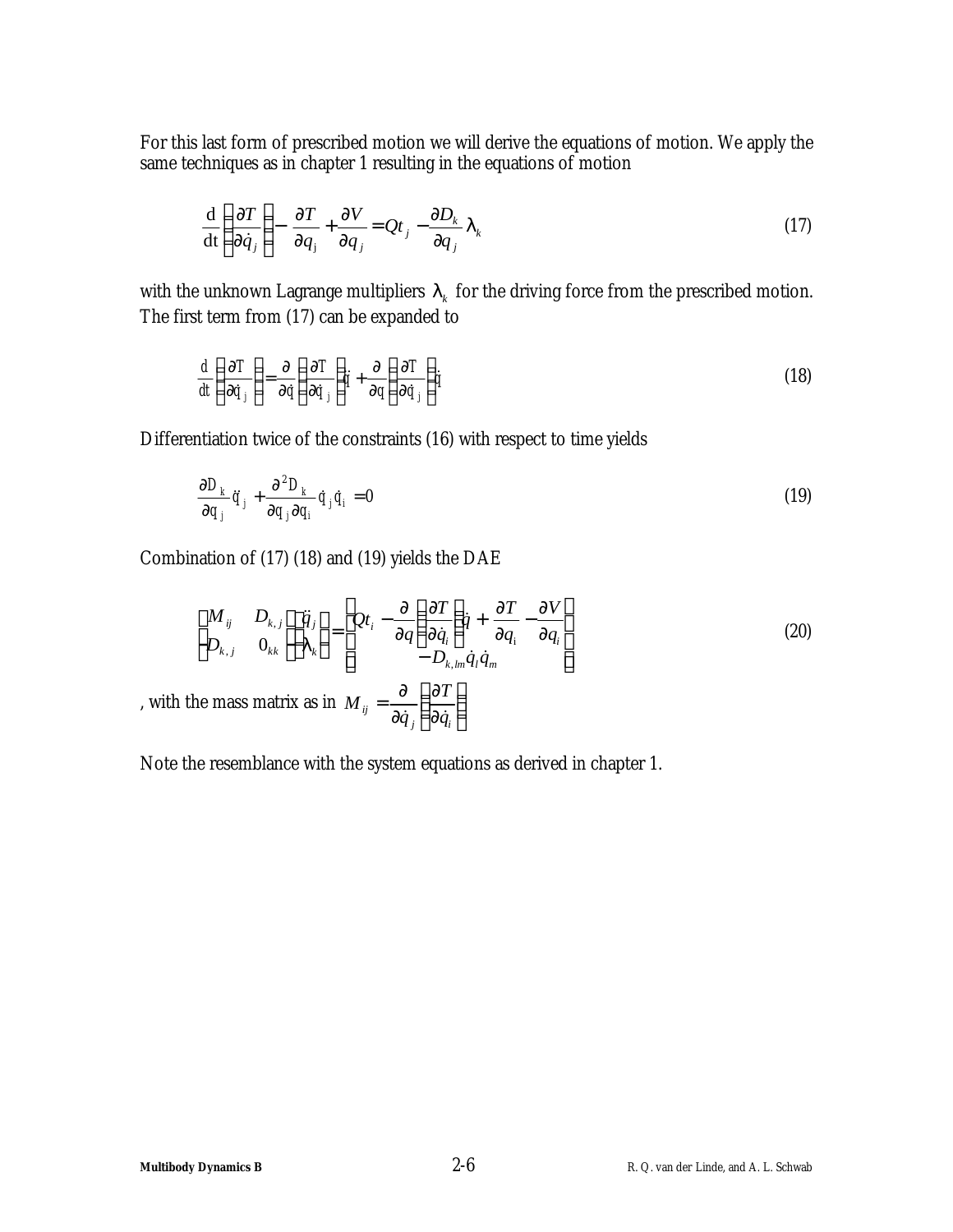### **2.3 Impact**

To end this chapter we will derive the impact equations from the Lagrange form. There is a lot of resemblance with the results from chapter 1.

Starting point are the Lagrange equations of motion according to (17). In the case of impact we have

- 1.  $S_j = \lim_{t^- \to t^+} \int$ +  $=\lim_{t^{-}\to t^{+}} \int$ *t t*  $S_j = \lim_{t \to t^*} \int Qt_j dt$ , the generalized applied impacts. +
- 2.  $\lim_{t \to \infty} |I_i dt = r$ *t t*  $\lim_{t^- \to t^+} \int I_i dt = r$  $\lim_{\tau \to t^+} \int I_i dt = \mathbf{r}_c$ , the impacts at the contact points.
- $dt = 0$ *q*  $q_i^- = q_i^+ \Rightarrow \lim_{i \to \infty} \int_0^1 \frac{\partial V}{\partial x_i^i}$ *t*  $\int_{t}^{-} = q_{i}^{+} \Rightarrow \lim_{t^{-} \to t^{+}} \int_{t^{-}}^{t} \frac{\partial \mathbf{v}}{\partial q_{i}} dt =$  $q_i^+ \Rightarrow \lim_{t^- \to t^+} \int \frac{\partial}{\partial t}$ + ־→t<sup>+</sup> پ–  $\sigma_i^- = q_i^+ \Rightarrow \lim_{h \to 0} \int_{0}^{h} \sigma \, dt = 0$ , forces from a potential are finite and have no contribution.
- 3.  $q_i^- = q_i^+ \Rightarrow \lim_{t \to \infty} \left| \frac{\partial u}{\partial t} \right| dt = 0$ *q*  $q_i^- = q_i^+ \Rightarrow \lim_{ } \int_{0}^{1} \frac{\partial T}{\partial x_i}$ *t*  $\int_{t}^{-} = q_i^{+} \Rightarrow \lim_{t^{-} \to t^{+}} \int_{t^{-}} \frac{\partial T}{\partial q_i} dt =$  $q_i^+ \Rightarrow \lim_{t^- \to t^+} \int \frac{\partial}{\partial t}$ + ־→t<sup>+</sup> پ–  $\frac{1}{i} = q_i^+ \Rightarrow \lim_{h \to 0} \int_{0}^{q_i} dt = 0$ , the coordinates do not change during the impact.

With these results we can integrate the equations of motion (17) with respect to time from *t*<sup>−</sup> to *t*<sup>+</sup> and take the limit case  $t$ <sup>−</sup> →  $t$ <sup>+</sup> resulting in the impact equations

$$
\left(\frac{\partial T}{\partial \dot{q}_i}\right)^+ - \left(\frac{\partial T}{\partial \dot{q}_i}\right)^- = S_i - \mathbf{r}_i \frac{\partial D_c}{\partial q_i}
$$
\n(21)

with

$$
\frac{\partial T}{\partial \dot{q}_i} = M(q_j) \dot{q}_i
$$

Together with Newton's impact law (chapter1 (16)) in terms of the independent coordinates we can write the set of impact equations as

$$
\begin{bmatrix} M_{ij} & D_{c,i} \\ D_{c,j} & 0 \end{bmatrix} \begin{bmatrix} \dot{q}_j^+ \\ \mathbf{r}_c \end{bmatrix} = \begin{bmatrix} M_{ij}\dot{q}_j^- + S_i \\ -e D_{c,i}\dot{q}_i^- \end{bmatrix}
$$
(22)

This corresponds to (12) from chapter 1.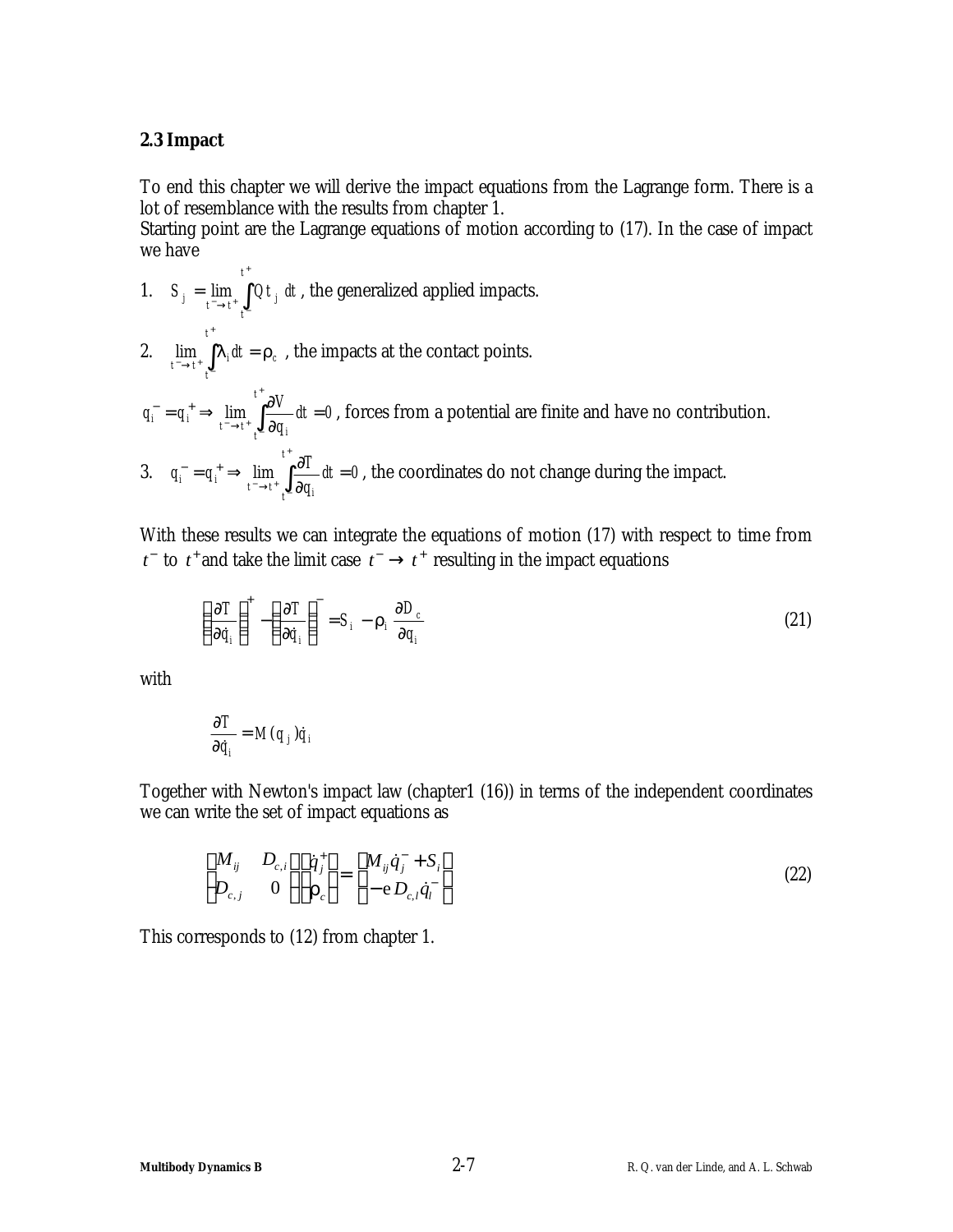## Chapter 3

## **A combination of methods; TMT**

In chapter 1 we have seen that the dynamic behavior of multibody systems can be derived from the Newton-Euler equations of motion for a rigid body together with the constraint equations describing the ideal joints between the bodies. A major disadvantage of this approach is the numerical trouble we run into if we want to numerically integrate these DAEs. In chapter 2 we have shown that by choosing independent coordinates we can derive via the Lagrange equations the equations of motion in terms of these coordinates. These techniques work fine for small models but if we ran into more complex systems the symbolic computation of the partial derivatives becomes messy and cumbersome. There is a place called Walhalla! By going back to the basic ideas as formulated by Lagrange in his monumental work ``Méchanique analytique'' (1788), independent generalized coordinates, virtual power and inertia contribution via d'Alembert forces, we have a method to derive the equations of motion for a multibody system which is simple, clear, and computational efficient.

### **3.1 Transformation to independent coordinates**

According to Newton

$$
\sum f_i - M_{ij} \ddot{x}_j = 0 \tag{1}
$$

In combination with the virtual velocities yields the virtual power equation

$$
\mathbf{d}\dot{x}_i \left\{ \sum f_i - M_{ij} \ddot{x}_j \right\} = 0 \tag{2}
$$

Assume we can express all coordinates of the center of mass of the bodies  $x_i$  in terms of the independent generalized coordinates  $\boldsymbol{q}_j$  by a kinematic transformation  $\boldsymbol{T}_i$  as in

$$
x_i = T_i(q_j) \tag{3}
$$

The corresponding velocities are then

$$
\dot{x}_i = \frac{\partial T_i}{\partial q_k} \dot{q}_k = T_{i,k} \dot{q}_k, \text{ and the virtual velocities}
$$
\n
$$
\mathbf{d}\dot{x}_i = T_{i,k} \mathbf{d}\dot{q}_k
$$
\n(4)

Substitution of this result in (2) yields

$$
T_{i,k}d\dot{q}_k\left\{\sum f_i - M_{ij}\ddot{x}_j\right\} = 0\tag{5}
$$

The virtual velocities of the generalized coordinates  $d\dot{q}$ , are independent so every  $k$  equation must be zero as in

$$
T_{i,k}\left\{\sum f_i - M_{ij}\ddot{x}_j\right\} = 0\tag{6}
$$

**Multibody Dynamics B** 3-1 R. Q. van der Linde, and A. L. Schwab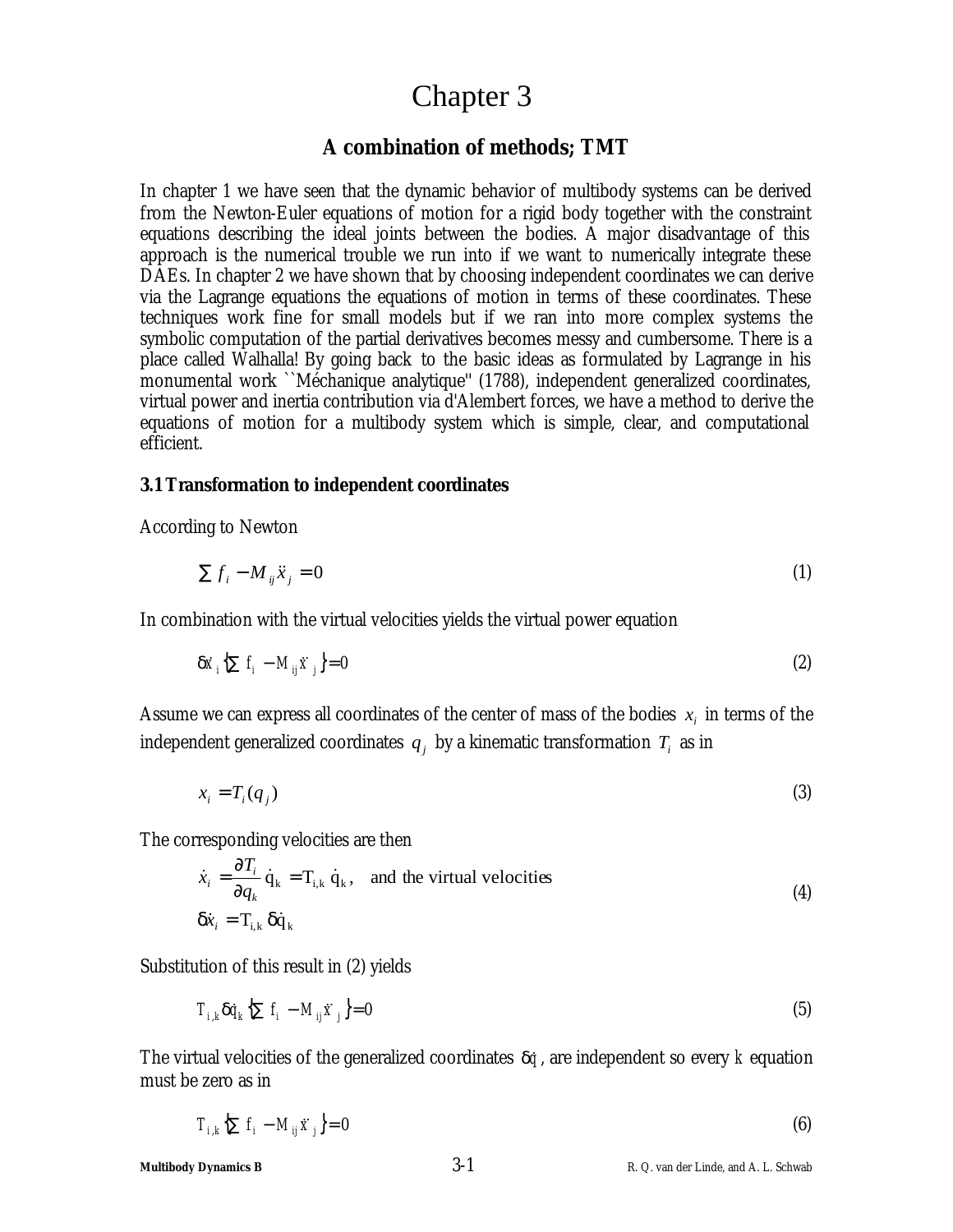The accelerations of the center of mass of the bodies  $\ddot{x}_i$  can be found from differentiation, twice, of (4) yielding

$$
\ddot{x}_j = T_{j,\ell} \ddot{q}_\ell + T_{j,pq} \dot{q}_p \dot{q}_q \tag{7}
$$

The second term is usually addressed to as the convective acceleration  $g_j$ , as in

$$
g_j(\dot{q}_k, q_k) = T_{j, pq}(q_k)\dot{q}_p\dot{q}_q
$$
\n
$$
(8)
$$

Note the transformation from  $\ddot{q}_\ell$  to  $\ddot{x}_j$  is identical to the one from  $\dot{q}_\ell$  to  $\dot{x}_j$ , they are described by the same Jacobean  $T_{j,\ell}$  .

Substitution of (7) and (8) in (6) yields the equations of motion in terms of independent coordinates

$$
T_{i,k}\left\{\sum f_i - M_{ij}\left\{T_{j,\ell} \ddot{q}_\ell + g_j\right\}\right\} = 0
$$
\n(9)

In matrix vector notation:

$$
\overline{M}\ddot{q} = \overline{f} \tag{10}
$$

with the reduced mass matrix:  $\overline{M} = T^T M T$ the first order kinematic transfer function:  $\boldsymbol{T} = T_{i,j}$ and the reduced force vector:  $= T^T \left[ \sum f -$ 

We have gained: The transformation *T* for every body is simple and the terms in the Jacobean  $T_{j,\ell}$  can easily be derived by symbolic computation. The mass matrix is diagonal and all contributions to the equations of motion can be computed numerically on a body-bybody basis. The resulting equations of motion can be numerically integrated without much trouble since the constraints are inherent in the system present via the transformation *T*.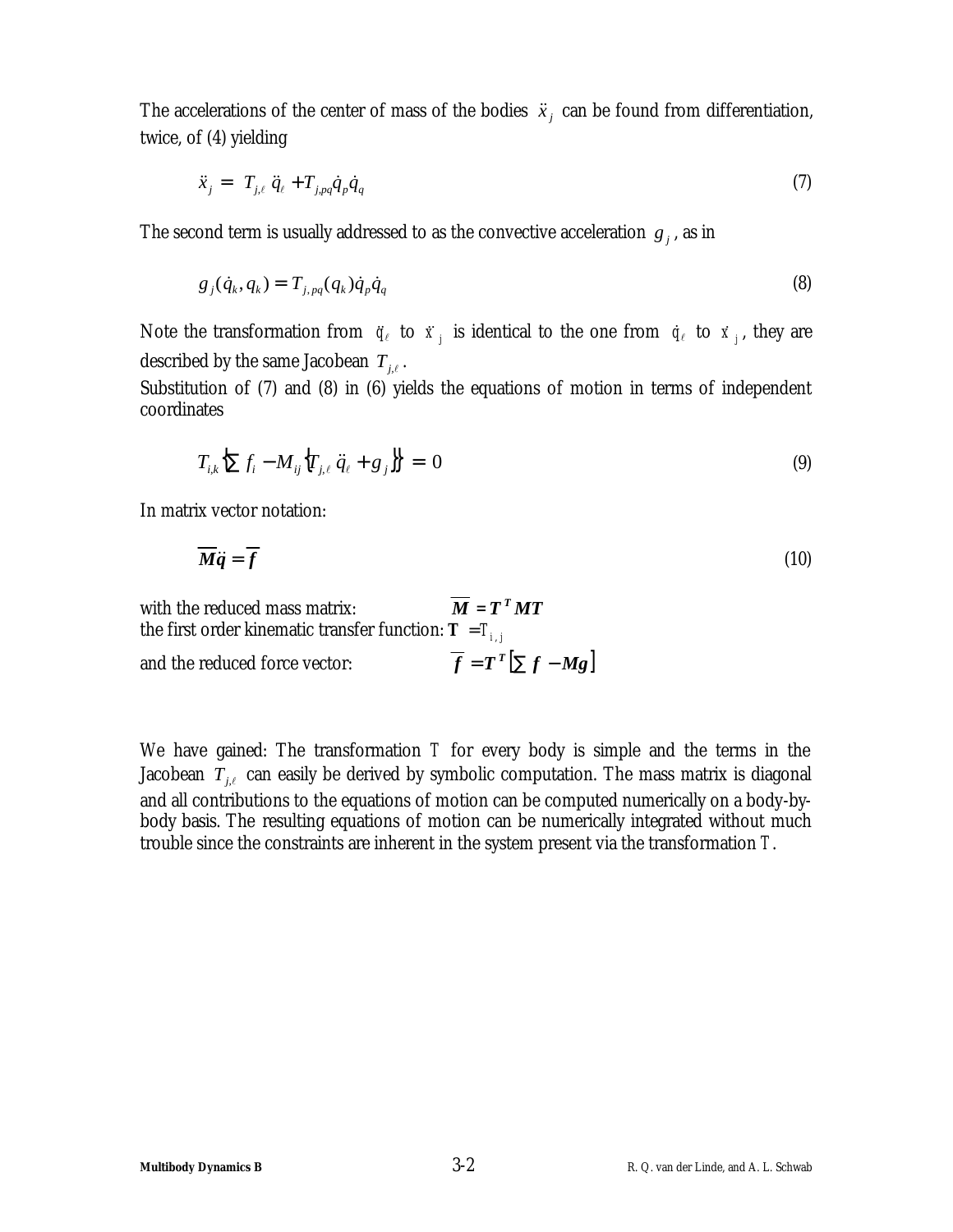### **3.2 Active and passive elements**

Adding active or passive elements to the system is done in analogue to chapter 1 section 3. Add the virtual power of the additional elements to the virtual power balance as in

$$
\boldsymbol{d}\dot{\boldsymbol{x}}_i \left\{ \sum f_i - M_{ij} \ddot{\boldsymbol{x}}_j \right\} = \boldsymbol{S}_{\boldsymbol{y}} \boldsymbol{d}\boldsymbol{e}_{\boldsymbol{y}} \tag{11}
$$

With the element force  $s_V$  and the virtual element deformation rate or virtual relative speed de<sub>v</sub>. The relative displacement of the element is expressed in terms of the independent generalize coordinates as in

$$
\mathbf{e}_{v} = D_{v}(x_{i}) \Longrightarrow \dot{\mathbf{e}}_{v} = D_{v,i}(x_{i}) \dot{x}_{i}
$$

Substitution in (4) yields

$$
T_{i,k}\left\{\sum f_i - M_{ij}\ddot{x}_j - D_{\nu,i}(x_i)\mathbf{s}_{\nu}\right\} = 0\tag{12}
$$

Substitution of (8) in (12) and rearranging for the unknown accelerations yields in matrix vector notation

$$
\left\{\boldsymbol{T}^{T}\boldsymbol{M}\boldsymbol{T}\right\}\ddot{\boldsymbol{q}} = \boldsymbol{T}^{T}\left\{\sum\boldsymbol{f}-\boldsymbol{M}\boldsymbol{g}-\boldsymbol{D}^{T}\boldsymbol{s}\right\} \tag{13}
$$

with the first order difference matrix  $\mathbf{D} = D_{\nu,i}(x_i)$  of the additional element.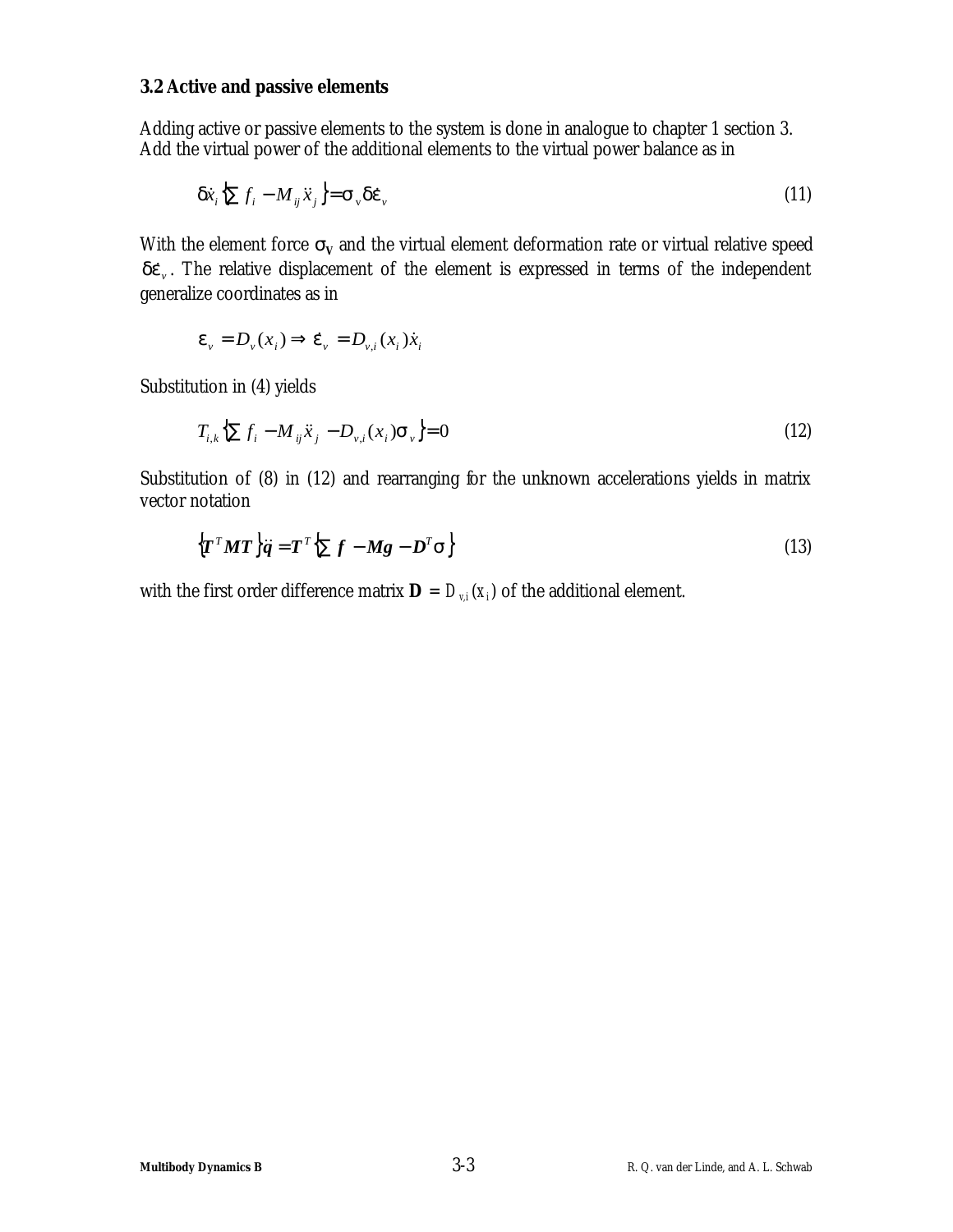### **3.3 Impact**

The derivation of the impact equations is analogue to the procedure of chapter 1 section 4.

With the additional contact force  $I_c$  incorporated in the force integral we come up with the applied impulse as

$$
S_k = \lim_{t^- \to t^+} \int_{t^-}^{t^+} F_k dt = \lim_{t^- \to t^+} \int_{t^-}^{t^+} (T_{ik} M_{ij} \ddot{x}_j + D_{c,k} I_c) dt
$$
 (14)

With the same three steps:

1.  $\lim_{t \to t^*} q_i^- = q_i^+$ , the coordinates do not change during the impact. 2.  $\lim_{t \to \infty} |I_i dt = r_i$ *t t*  $\lim_{t^- \to t^+} \int I_i dt = r$ +  $\lim_{t \to t^+} \int_{t^-} I_i dt = \mathbf{r}_i$ , the contact impulse. 3.  $\lim_{n \to \infty} | M_{ii} \ddot{x}_i dt = M_{ii} (\dot{x}_i - \dot{x}_i^+) = M_{ii} T_{ii} (\dot{q}_i^+ - \dot{q}_i^-)$  $t^- \rightarrow t^+$   $\frac{J}{t^-}$ − + + −  $\lim_{j \to i^{+}} \int M_{ij} \ddot{x}_{j} dt = M_{ij} (\dot{x}_{j}^{-} - \dot{x}_{j}^{+}) = M_{ij} T_{jl} (\dot{q}_{l}^{+} -$ +  $\sum_{i=1}^{N} \int_{i}^{N} \mathcal{L}_{i}^{j} dt = M_{ij} (\mathcal{L}_{j} - \mathcal{L}_{j}) - M_{ij} \mathcal{L}_{jl} (\mathcal{L}_{l} - \mathcal{L}_{l})$ *t*  $\lim_{t \to t_+^+} \int M_{ij} \ddot{x}_j dt = M_{ij} (\dot{x}^-_j - \dot{x}^+_j) = M_{ij} T_{jl} (\dot{q}^+_l - \dot{q}^-_l)$ , the change of momentum.

Substitution of these results in (14) and incorporation of Newton's impact law (chapter 1, section 4 (18)) yields the impact equations

$$
\begin{bmatrix} T_{ik} M_{ij} T_{jl} & D_{c,l} \ D_{c,l} & 0_{cc} \end{bmatrix} \begin{bmatrix} \dot{q}_l^+ \\ \mathbf{r}_c \end{bmatrix} = \begin{bmatrix} T_{ik} M_{ij} T_{jl} \dot{q}_l^- + S_k \ -e D_{c,l} \dot{q}_l^- \end{bmatrix}
$$
\n(15)

Compared to (20) form chapter 1 we note that the reduced mass matrix replaces the mass matrix and the only constraints are the contact conditions.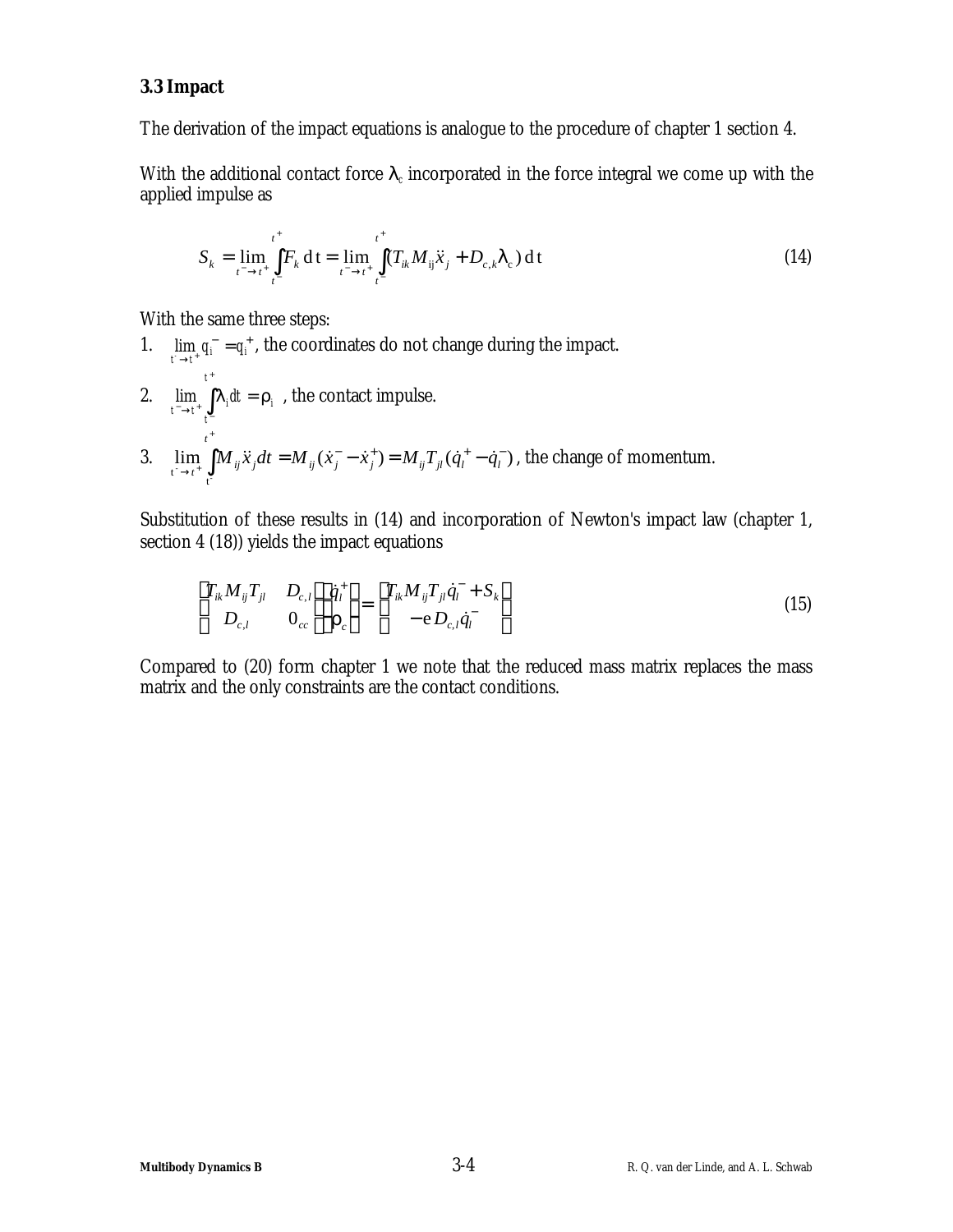## Appendix A

## **Notations**

## **Shorthand notations**

 $c_x$  =  $cos(x)$ 

 $s_x = \sin(x)$ 

## **Symbols**

- $f =$ force vector
- $g =$ gravitational field strength
- $\mathbf{g}$  = the vector of convective accelerations<br>  $\mathbf{T}$  = Transformation vector
- = Transformation vector
- *x* = coordinate vector
- *q* = generalized independent coordinate vector
- $m =$  mass
- $M =$  mass matrix
- $I =$ rotational inertia<br> $I =$ inertia tensor
- $I =$ inertia tensor<br>  $C =$ spring constal
- = spring constant
- $k =$ stiffness matrix
- $k$  = viscous damping constant
- $\mathbf{n}$  = damping matrix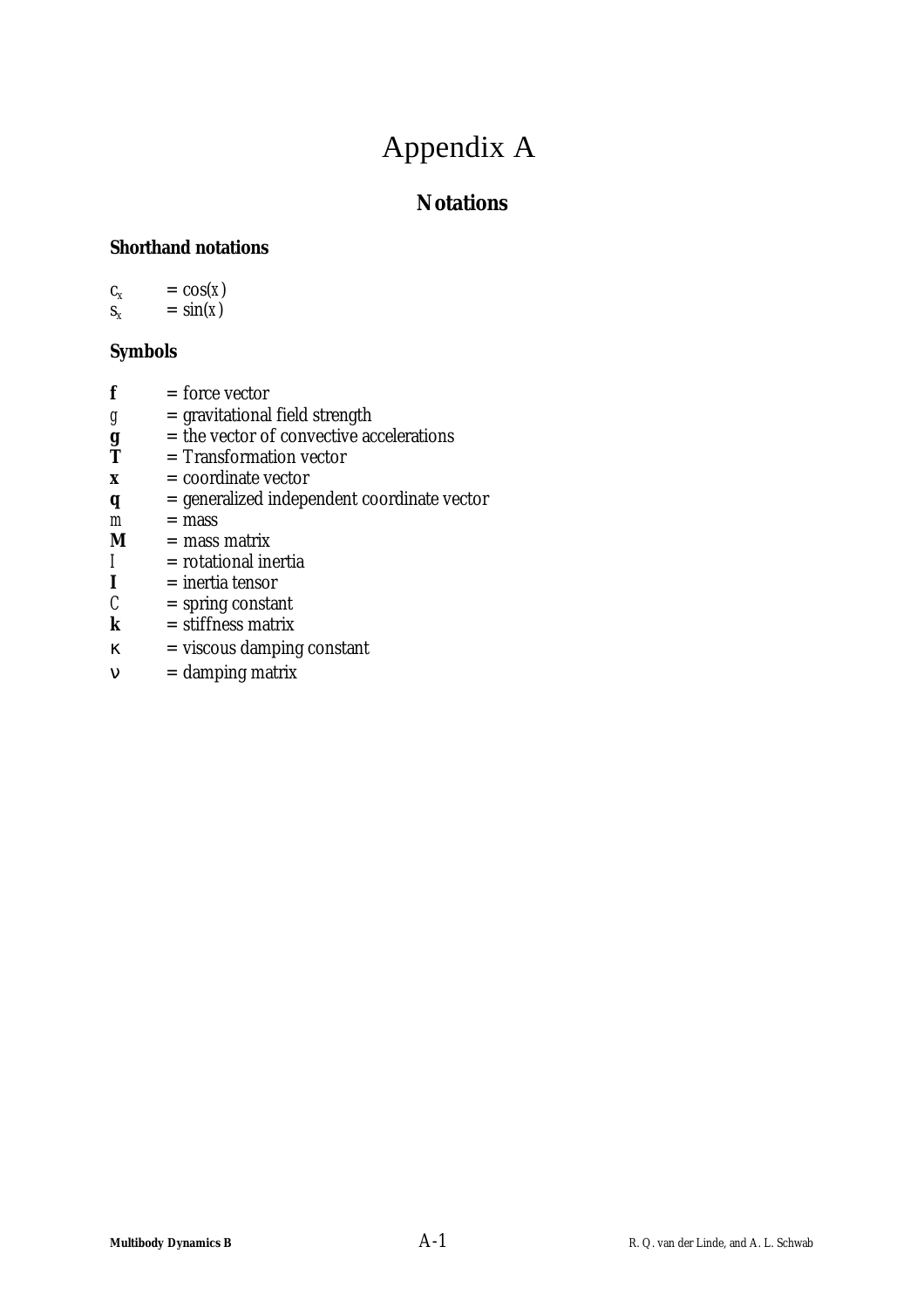### **Index notation with Einstein summation convention**

Matrix vector equations can be written in a compact and clear way by means of the index notation with Einstein summation convention. The symbols are no longer bold faced as opposed to matrix vector notation. For example

$$
f = f_i \quad \text{met } i = 1..n.
$$

If in a product two indices are repated we assume that we have to sum over this index. The matrix vector product *y*=*Ax* can be written as

 $y_i = A_{ij} x_j$  with *i=1..n* and *j=1..m*, and summation over the index *j*.

Partial derivates ar denoted by the comma operator followed by the appropriate index, like in

$$
\frac{\partial T_i}{\partial q_k} = T_{i,k}
$$
  
and 
$$
\frac{\partial}{\partial q_k} \left\{ \frac{\partial T_i}{\partial q_j} \right\} = T_{i,j,k}
$$

*k*

*j*

*T*

This last example is unambiguous as opposed to an impossible matrix vector notation, since we have to deal with three indices.